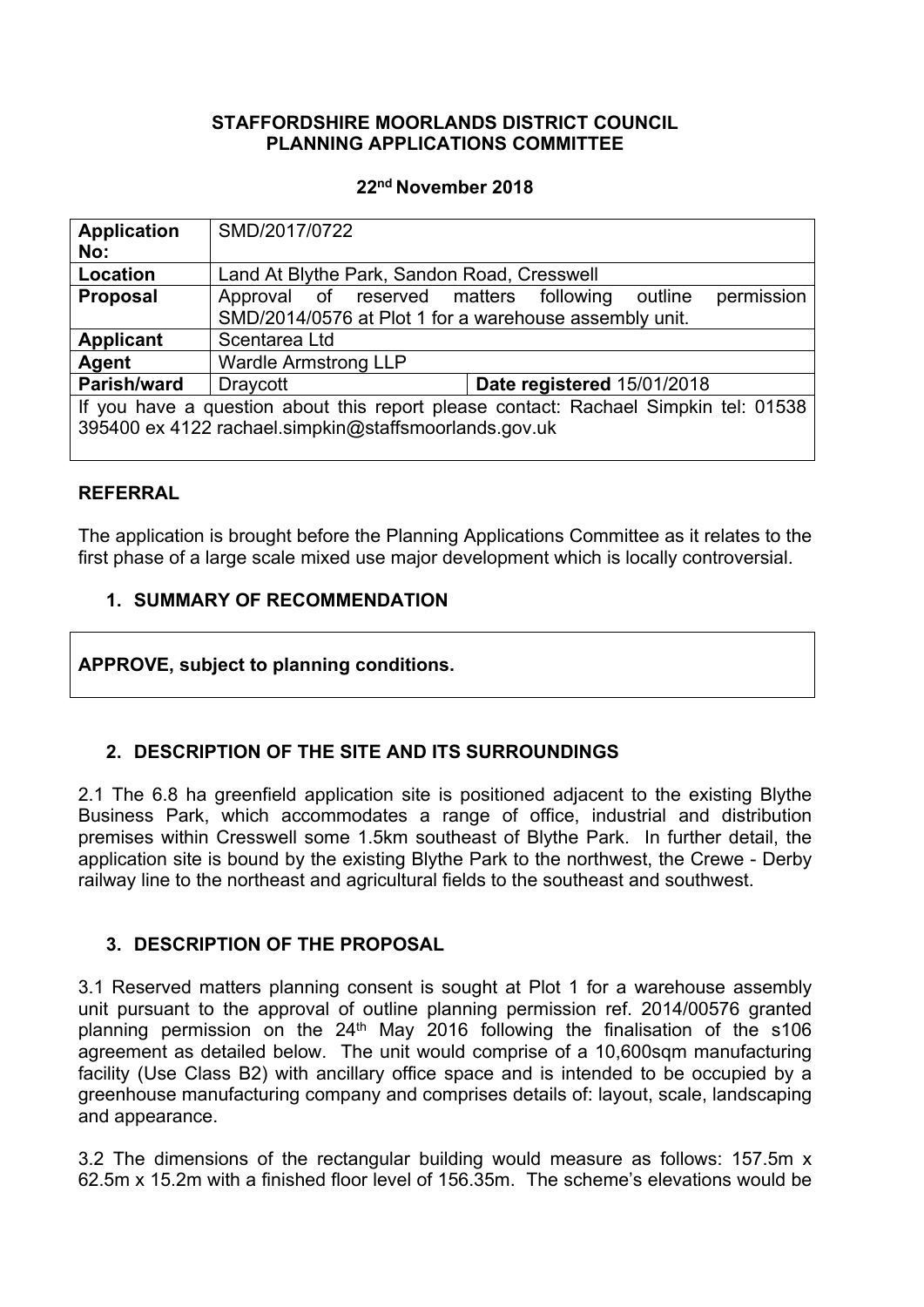clad in 'gull' light grey to the walls beaneth a 'merlin' darker grey roof. There are a number of vehicular doors associated with the long elevations of the unit to allow a lorrry to maneourve in a single horizontal movement finished in dark blue. A cantilever canopy would be positioned over the dock levellers and loading bays.

3.3 A concrete service yard measuring 130.0m x 52.0m at the widest distance would be positioned to the northeast of the assembly unit and would contain a vehicle wash within the northeast corner of the yard.

3.4 Site access would be delivered in accordance with those details and conditions approved at the outline stage shown at Appendix 1 of the officer report. A revised red edge has been received which shows the extent of the first phase scheme. Reserved matters in relation to the other phases are likely to be the subject of future applications.

3.5 The application is accompanied by a Planning Statement providing a brief history and assessment of the site. Details about layout, scale, appearance and access are also provided. The application, the details attached to it, including the plans, any comments made by residents and the responses of consultees can be found on the Council's website at:-

#### **[http://publicaccess.staffsmoorlands.gov.uk/portal/servlets/ApplicationSearchServl](http://publicaccess.staffsmoorlands.gov.uk/portal/servlets/ApplicationSearchServlet?PKID=117816) [et?PKID=117816](http://publicaccess.staffsmoorlands.gov.uk/portal/servlets/ApplicationSearchServlet?PKID=117816)**

#### **4. RELEVANT PLANNING HISTORY**

SMD/2014/0576 - Outline planning application with all matters reserved (save access) for creation of up to 168 residential dwellings (Use Class C3), up to 33,480 sqm of use class B1, B2 And B8 floorspace, ancillary uses to include community centre and a shop (Use Class A1), Together with highway works, landscaping, public realm, car parking and other associated works at Land At Blythe Park, Sandon Road, Cresswell, Staffordshire For Scentarea Ltd. Approved with conditions and s106 agreement.

In summary, the following obligations are secured:

1. Affordable Housing:

33% of the total number of dwellings will be affordable and shall comprise 70% Affordable Rented Housing and 30% Shared Ownership Housing or as may be agreed in accordance with the Affordable Housing Scheme.

2. Bus Service Contribution: £270,000 payable in three equal instalments

3. Travel Plan Contribution: £11,000

4. Education Contribution: £11,031 per Primary School place £16,622 per High School place; and £18,027 per Sixth Form place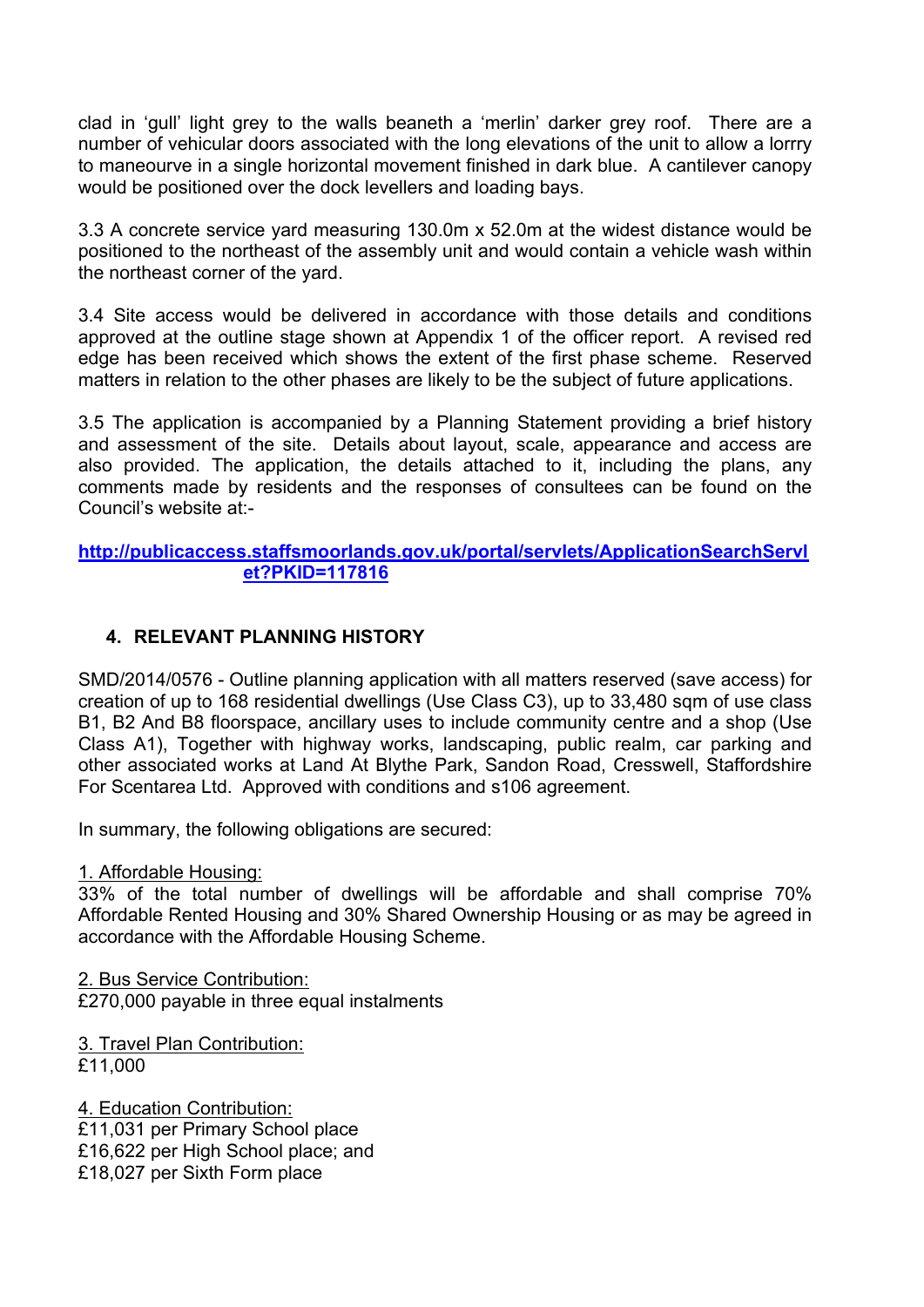#### 5. Provision of a Community Facility on Site

6. Provision of a Shop on Site

#### 7. Public Open Space:

*Multi-Use Games Area (MUGA) – To be built to a specification agreed with the Council. Neighbourhood Equipped Play Area - To be built to a specification agreed with the Council*

*Open Space Contribution - £226,780 as a contribution towards the development and maintenance of playing fields in the Vicinity of the Site.*

# **5. PLANNING POLICIES RELEVANT TO THE DECISION**

5.1 The Development Plan comprises of:

- Saved Local Plan Proposals Map / Settlement Boundaries (adopted 1998).
- Core Strategy Development Plan Document (adopted March 2014)

#### Staffordshire Moorlands Local Plan (1998)

5.2 Development boundaries within the 1998 Adopted Local Plan are still in force until such time as they are reviewed and adopted through the site allocations process.

#### Adopted Staffordshire Moorlands Core Strategy DPD (26<sup>th</sup> March 2014)

5.3 The following Core Strategy policies are relevant to the application:-

- SS1 Development Principles
- SS1a Presumption in Favour of Sustainable Development
- **SS6c Other Rural Areas Area Strategy**
- **SD1** Sustainable Use of Resources
- SD3 Carbon-saving Measures in Development
- SD4 Pollution and Flood Risk
- DC1 Design Considerations
- **DC3** Landscape and Settlement Setting
- C3 Green Infrastructure
- R1 Rural Diversification
- **NE1** Biodiversity and Geological Resources
- T1 Development and Sustainable Transport

#### **Local Plan Process**

National Policy Guidance

Paragraph 48 of the newly adopted NPPF states that: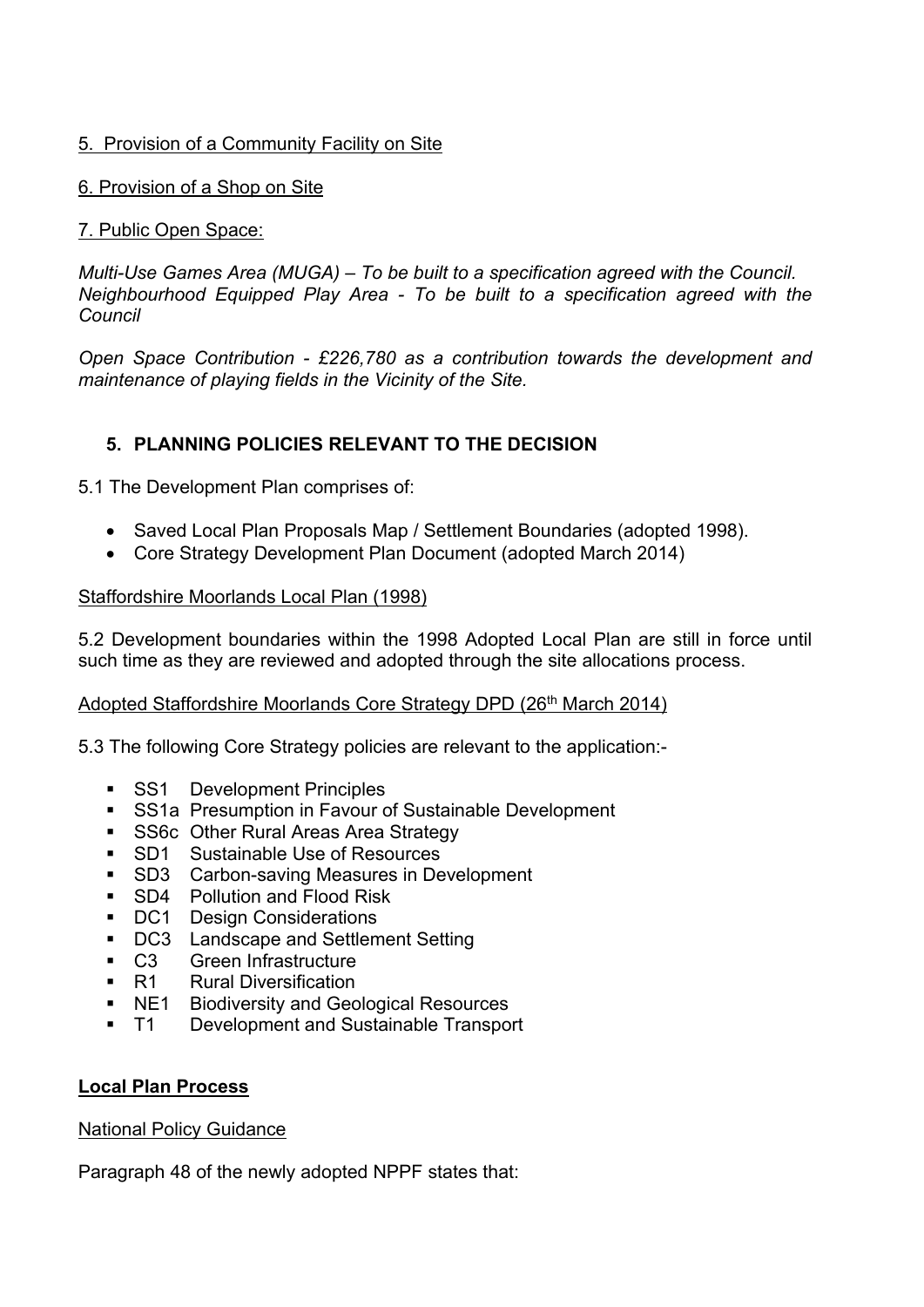"…decision-takers may also give weight to relevant policies in emerging plans according to:

- the stage of preparation of the emerging plan (the more advanced the preparation, the greater the weight that may be given);
- the extent to which there are unresolved objections to relevant policies (the less significant the unresolved objections, the greater the weight that may be given); and
- the degree of consistency of the relevant policies in the emerging plan to the policies in this Framework (the closer the policies in the emerging plan to the policies in the Framework, the greater the weight that may be given).

#### Local Plan process

The Council agreed to publish the Local Plan Submission Version for representations in February 2018. At this point, the Council agreed that the Local Plan was "sound". Formal representations were then invited from residents, businesses and other stakeholders to provide them with the opportunity to support or challenge the soundness or legal compliance of the Local Plan. This stage in the process followed three previous public consultations since 2015 which had informed the preparation of the Local Plan alongside a comprehensive evidence base.

In June 2018, the Council subsequently agreed to submit the Local Plan Submission Version to the Secretary of State for examination. An examination in public will now be held this Autumn in order to determine whether the Local Plan is sound and legally compliant. Subject to the findings of the appointed inspector, the Local Plan is expected to be adopted in the Spring of 2019. At his point, it will supersede the adopted Core Strategy and become part of the statutory development plan for the District.

In this context, the Council's position on the weight to be given to the policies contained in the Local Plan Submission Version in terms of the three criteria set out in Paragraph 48 of the NPPF is as follows:

- The stage of preparation the Local Plan is now at an advanced stage of preparation as the Council has submitted it to the SoS for examination
- The extent to which there are unresolved objections to relevant policies this varies depending on the policy in question.
- The degree of consistency of policies with the NPPF given that the Council has submitted a Local Plan that it considers to be sound, all policies are deemed to be consistent with the NPPF.

#### Emerging Policies

The following policies (including their weighting) are considered to be relevant to this application:

- SS1 Development Principles (Moderate)
- SS1a Presumption in Favour of Sustainable Development (Significant)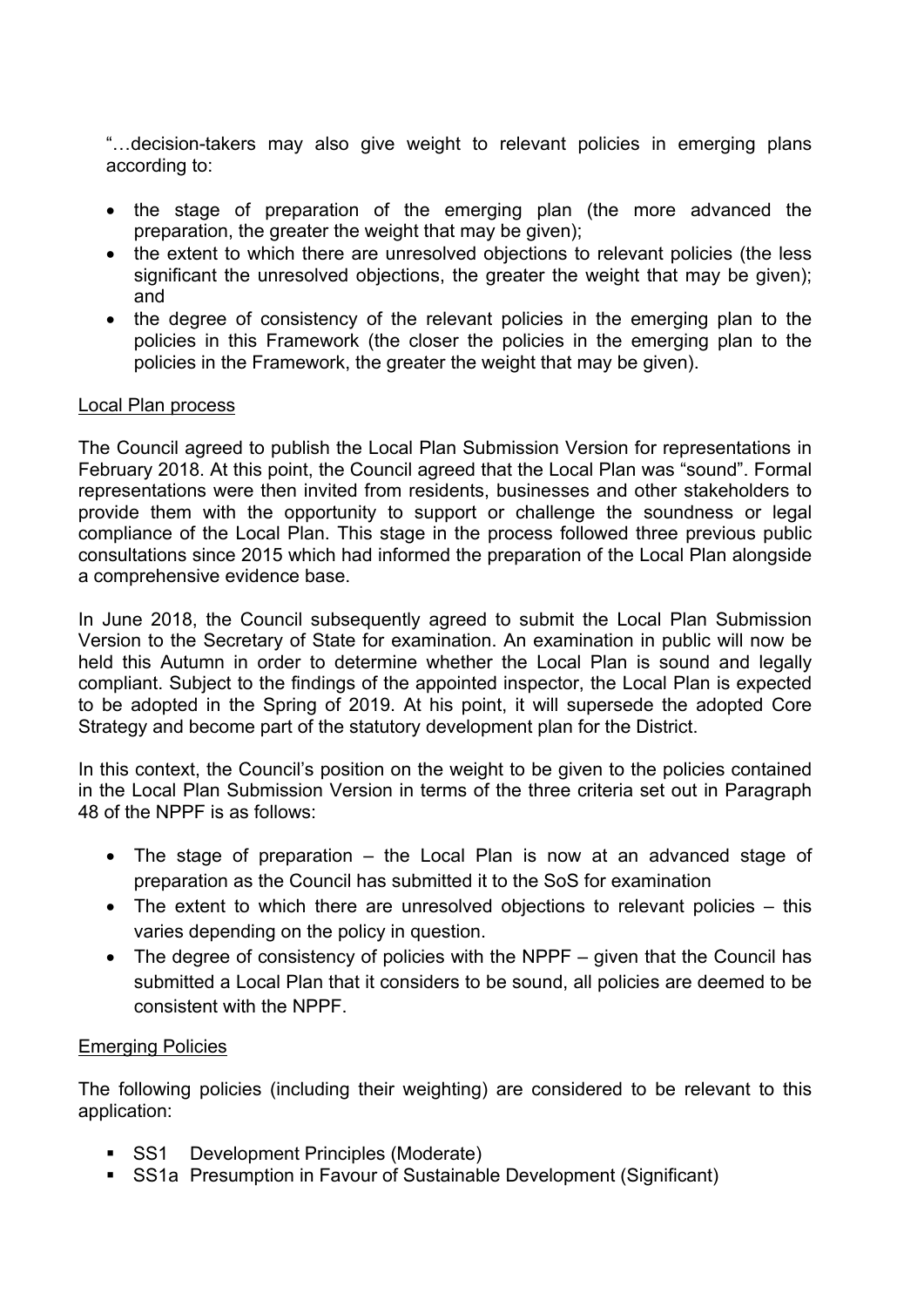- SS10 Other Rural Areas Strategy (Limited)
- SD1 Sustainable Use of Resources (Limited)
- SD3 Carbon-saving Measures in Development (Moderate)
- SD4 Pollution and Water Quality (Significant)
- **SD5** Flood Risk (Significant)
- DC1 Design Considerations (Moderate)
- DC3 Landscape and Settlement Setting (Significant)
- NE1 Biodiversity and Geological Resources (Moderate)
- C3 Green Infrastructure (Significant)
- T1 Development and Sustainable Transport (Moderate)
- T2 Other Sustainable Transport Measures (Moderate)

#### National Planning Policy Framework

National Planning Policy Guidance

# **6. CONSULTATIONS CARRIED OUT**

#### **Expiry**

| <b>Neighbour Notification:</b> | Expiry date 12 <sup>th</sup> March 2018    |
|--------------------------------|--------------------------------------------|
| Site Notice:                   | Expiry date 19th March 2018                |
| Press Notice:                  | Expiry date 21 <sup>st</sup> February 2018 |

A total of 17 letters of objection have been received and refer to some or all of the following points:-

#### Principle of Development

- The application refers to Cresswell as a village when it is designated as a hamlet and this makes the application inadmissible as all of the information in the application relates to a village and not a hamlet. The application should therefore be withdrawn.
- Object to the proposed large scale housing estate in a safe, semi-rural area in respect of increased traffic congestion, noise pollution, insufficient school places and GP services;
- The proposed industrial estate would overwhelm this small settlement:
- Reference is made to the previous Local Plan Examination inspector comments in relation to previously proposed employment uses in relation to the impact on the neighbouring settlement of Cresswell and the known toxicity of industrial waste to inform whether the principle of expansion is feasible or desirable;
- It has emerged since the outline planning permission was passed ref. SMD/2014/0576 that a national investment site, Blythe Vale only 2 miles away from Cresswell has been supported by the Government;
- This development is in a much better location for development being as it is located on a Class A road / dual carriage way, with excellent links to the A50, Stoke on Trent and Derby and access to amenities / retail facilities at nearby Meir Park;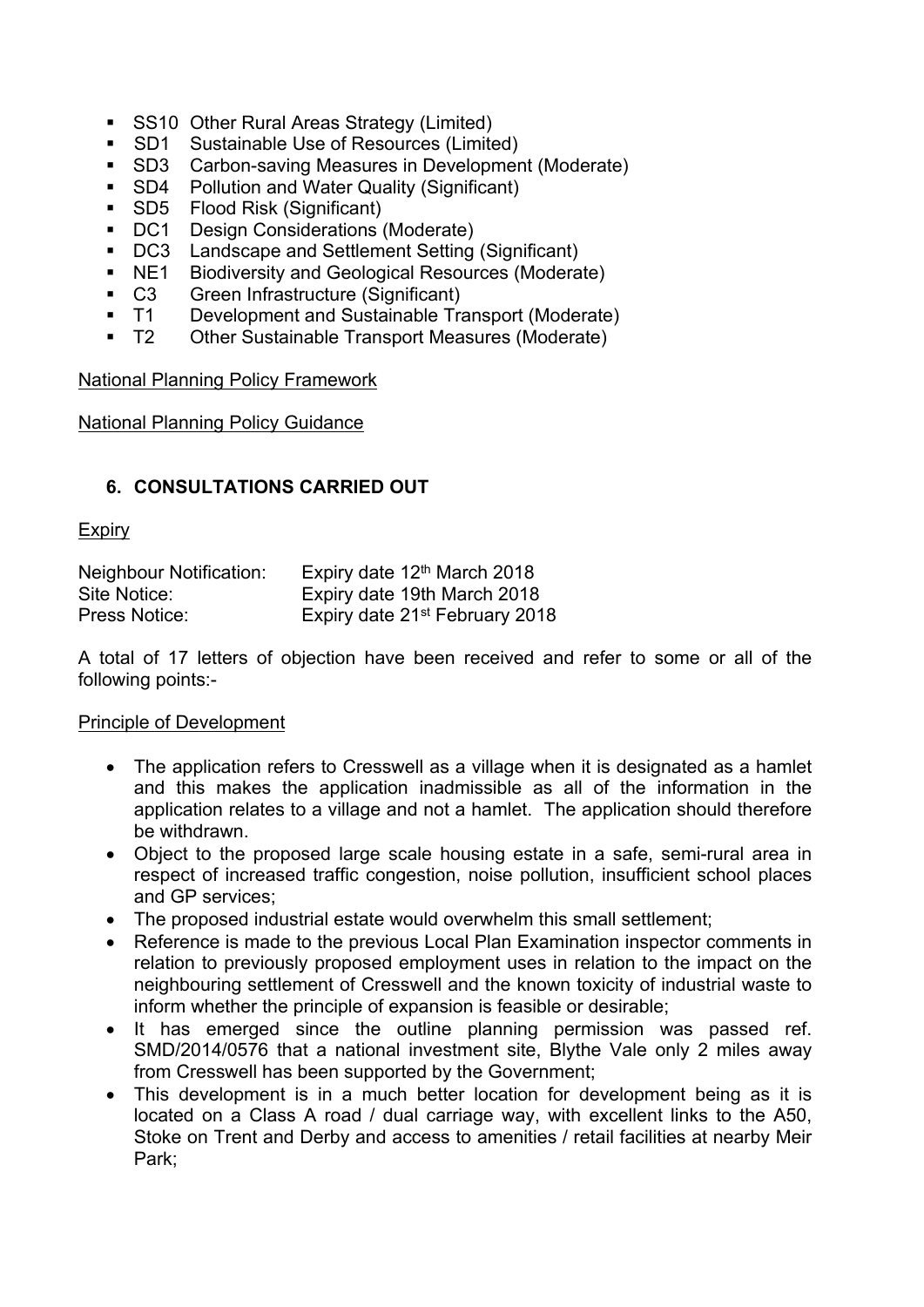- The original plan stated that the residential element of the outline scheme would be delivered at the same time as the industrial element and therefore promises of a bus service and school places have not been offered;
- The status of Cresswell as a hamlet would change to predominantly an industrial estate rather than balanced with residential development;
- The application does not present sustainable development owing to poor public transport links and there would be increased traffic as a result of the scheme;
- At the original meeting of the Council's Planning Committee meeting, the Planning Officer strongly recommended refusal of the application and there appears to be no logical explanation seven of the eleven planning committee members chose to ignore that advice;
- In view of the unchanged environmental circumstances, it would be expected that the views of the Council's planning officer would not have changed and that similarly strong recommendation of refusal will be made again;
- Looking at the local plans this development is far away from the outlined need in this area and we'll above the planned number of houses that should be developed within certain time frames;
- This statement outlines that 10 new jobs would be created and 105,674 sq ft of employment space.
- There are, however, existing areas of the current business park site that could be re-developed / re-used rather than to build on a green belt site;

#### Highways

- The roads leading to and from the site are grossly inadequate for existing levels of traffic, which has been the subject of much concern and campaigning over the years;
- Object to the current closure of the current entrance to Blythe Park;
- The proposed new entrance further along Sandon Road will result in an increase in lorry traffic in the hamlet of Cresswell causing noise and pollution;
- The increased traffic will have a huge impact on Hilderstone as they already have many HGVs taking a shortcut through their village despite warnings;
- The proposed roundabout will have a detrimental impact on the access to 42 Sandon Road, with an occupant who relies on a powered wheelchair and drives an adapted van owing to the traffic flow from the roundabout. The requested meetings with SCC highways have been ignored to date;
- It is also stated that a neighbour's son is reliant upon specialist transport, which needs to be able to park on Sandon Road;
- Detailed plans should be provided in respect of plans for the frontage driveways of Sandon Road properties affected by the proposed new roadway, showing how they are going to change the curbs and that pavements will be made good;
- The proposed new roundabout and access to the business park is a pointless and extremely expensive exercise as there is adequate access and this would serve the new factory adequately as it does at present to the Greenhouse people;
- The traffic increase will still have an impact on the rail crossing and surrounding roads regardless of whether the entrance is moved and the existing entrance closed off;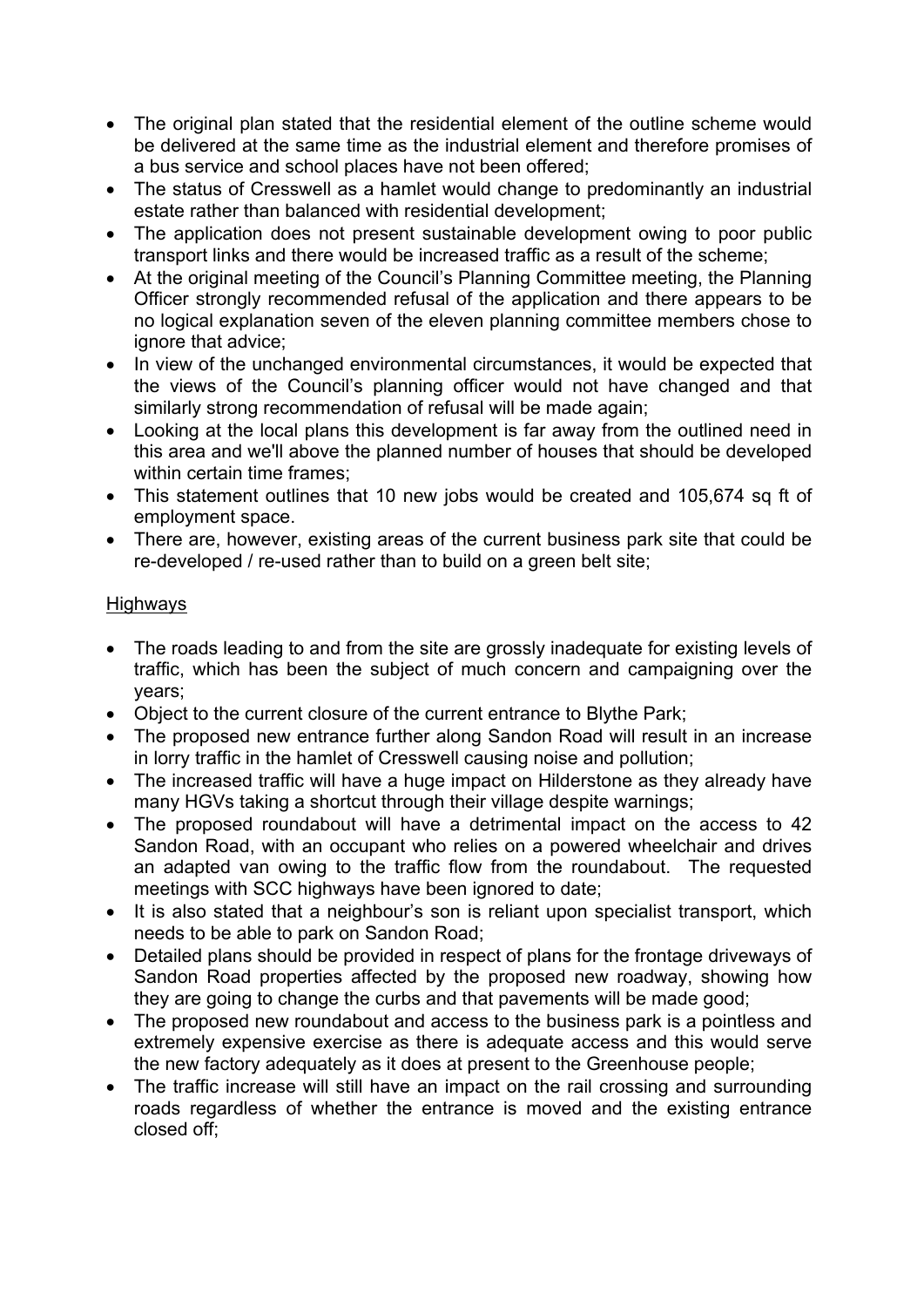- The creation of roundabouts on Sandon Road and on Uttoxeter Road in Draycott will only create more issues with traffic and will have a detrimental effect of all residents;
- This is a significant health and safety issue as this road is already lethal with young families in the area;
- You should also see that there have been many accidents on this road and a few involving young children already;
- There is a traffic limit through Hilderstone restricting heavy goods vehicles therefore most of the business traffic will still have to come Via Draycott;
- Neighbours were informed that before any works to commence that a new roundabout on Draycott Road first;
- The resolution of the road infrastructure required to support the outline scheme has not been put forward as part of this application, which is a major health and safety issue;
- The Draycott roundabout is predicted to take place after the phase 1 application has take place and would not relieve the commuter traffic queues exacerbated by additional traffic from the proposed unit;
- The Council does not have any jurisdiction to authorise works for the installation of a roundabout or an amended access to the existing properties on Sandon Road and the Council has a duty to reject the application, which appears to be unworkable owing to the inadequate radii of the turnings to and from the proposed realigned public road and the inherent danger to residents wishing to enter or leave the realigned road in close proximity to the roundabout;
- Residents for many years have campaigned for a new pavement up and over the hill from the Issac Walton Pub to the Cricket Club owing to pedestrian safety issues;
- It is hoped that common sense will prevail and developers will have to resubmit their plans for a suitable entrance to the business park to serve the new factory;
- Complaints lodged again companies that have used the estate in the past due to the significant volumes of larger vehicles, which has driven companies out of the area and it is queried how a new company can be justified when this will happen again;

#### **Contamination**

- There is historical evidence of the former industrial activities of Blythe Colour Works resulting in the depositing of dangerous chemicals on large areas of the whole site, which has been left insitu and covered up with imported soils in the knowledge of the Council;;
- The toxicity report does not include a study Blythe Business Park itself where road construction will be taking place. The Health & Safety Executive have been asked to be contacted as soon as construction begins so that they can assess and suspend work;
- Burial of highly toxic waste was accidently spilled on the field where the industrial area is to be constructed which has not been taken into account in the Wardle Armstrong report and inappropriate bore samples have been undertaken;
- Concern in respect of the disruption to the chemicals in the ground as a potential health and environmental risk;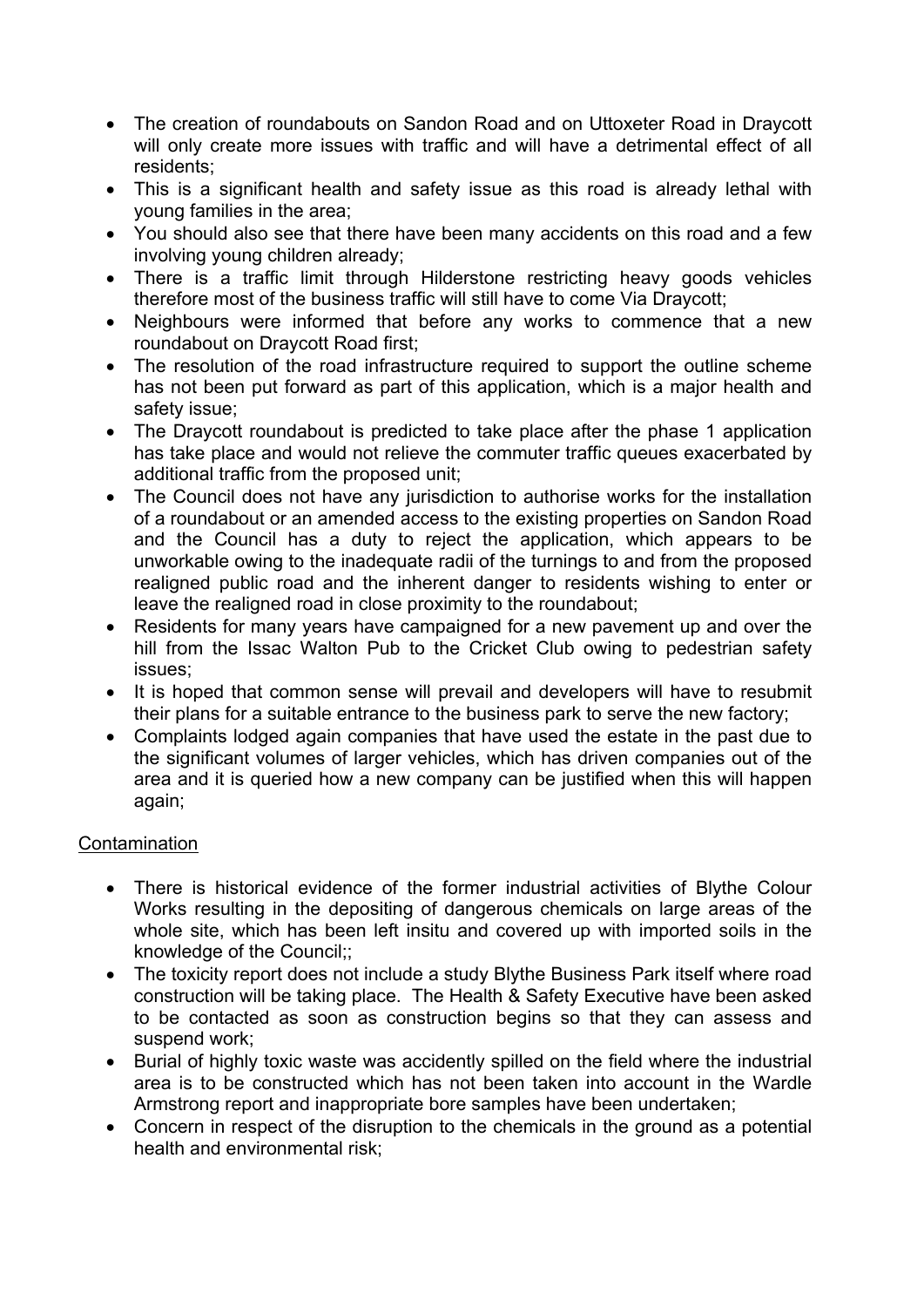- Assurance is sought that the ground will be independently tested and approved by the Environment Agency prior to any building works taking place;
- There is already a higher than average cancer rate in the area and therefore request that these objections and concerns are recorded so that they may support any future litigation;

#### Character and Appearance

- This application would not minimise the impact on the environment and would most definitely service to destroy major elements of the existing environment, which residents have had the right to enjoy over centuries contrary to Policy CS S02;
- As well, it would not promote local distinctive or protect the historic, environmental or cultural aspects of Cresswell contrary to CS Policy SO8;
- There is no evidence of good design as the proposal would comprise a large monolithic, metal-clad block incongruous with the surrounding countryside environment contrary to CS Policy DC1;
- The existence of an industrial site in this countryside environment is an anathema in planning terms;
- The current site which is not fully occupied appears to be unkempt and a poorly maintained facility, which may be considered as a veritable blot on the landscape;

#### Countryside / Nature Conservation

• The scheme would not protect / improve the character and distinctiveness of the countryside, its landscape, biodiversity and geological resources contrary to CS Policy SO9;

# Other Issues

- The passing of this outline planning permission is still under investigation by the police;
- There are numerous legal reasons why this scheme should legally not take place in respect of: health and safety grounds, road infrastructure and local amenities;
- A very short time has been given to residents to get their objections in;
- The planning application was submitted in October 2017 and has only just gone out into the public domain;
- The website states that the decision will be made by delegated powers, which means that the residents will not be able to speak at a planning committee meeting;
- It appears that the application is being rushed through and will usurp the Government Inspector's inspection of the Local Plan, which has put all of the rural allocation for industry in Cresswell. Once again this is being investigated by the police and no applications should be passed until that investigation has been completed;
- There have been significant concerns from other Parish councils about the outline planning permission, which include Hilderstone, Forsbrook, Blythe Bridge and Fulford;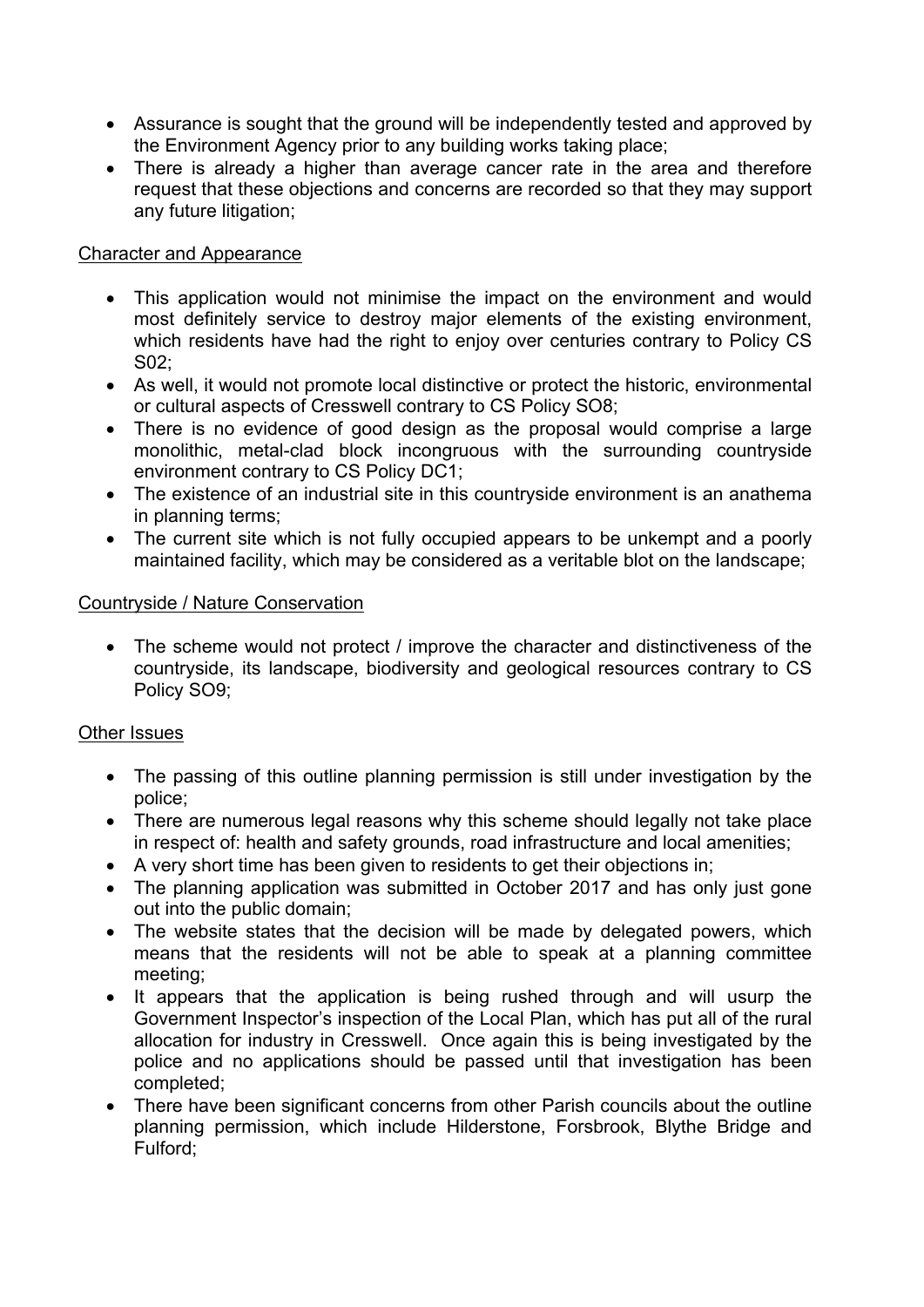• Proposal takes no account of the potential for the intolerable and permanent disruption to the lives of the existing residents and their human rights to enjoy their properties without interference;

#### VVSM Community Group

- Again we see that you are referring to Cresswell as a village when in fact it is a hamlet and development should be very carefully considered. The expansion of the Business Park would overwhelm this small hamlet;
- Since the Outline Planning Permission was granted SMD/2014/0576, St. Modwen have applied and have been granted change of use to that of housing on the Blythe Vale site as National Investment site which is only two miles from Cresswell and is being supported by the Government;
- The Blythe Vale site comprises of 117 acres (47.3ha) available with a phase 1 release of 14.5 (5.9ha) on a prominent junction to the A50 with links to M1 andM6.
- Should this application go through this will put enormous pressure on not only Blythe Bridge but Cresswell is in an area that is unsustainable as it has poor transport links and poor road infrastructure as was stated at the Planning Committee meeting held on February 26, 2015;
- The current Planning Application No. SMD/2017/0722 does not include the roundabout at Uttoxeter Road and Cresswell Lane, also there is no mention of the widening of the pinch point on Cresswell Lane and no indication has been made regarding pedestrian footpaths on this stretch of road. To date there is no safe step-in for pedestrians on this road;
- Condition 07 of the outline approval in relation to phasing states that housing should be in conjunction with the first phase of industrial building. There is no mention of the housing in this application;
- Neither is there any mention of Condition 12 of the outline approval in relation to offsite highway works;
- Whilst a contamination report has been carried out by Wardell Armstrong on behalf of the developers. VVSM still have grave concerns over the historic burial of contaminated waste. We have carried a lot of research into this and note that although Wardell Armstrong did tests for contamination none were carried out on the Business Park itself especially where the mill was sited. We would ask that more comprehensive tests are carried out, as we know Cadmium which has been buried there over the years once disturbed will go airborne;
- Once again, we are doubtful about the above because of the soil importation regarding the Remediated Toxic Tip. Some loads of soil bought in to fill this tip were contaminated, how many went through the net? Or indeed how many will be missed next time. The people responsible will not want to test every single vehicle that is bringing in soil for this project and we must hope that is registered correctly. There is no one to police this action;
- The village of Hilderstone has severe issues with HGV's cutting through from Stone/Stafford to connect with the A50 as there is a very winding road passing through the village with houses on the edge of the road and no footpath and no possibility of ever having one due to the location of the houses. It is important to note that although there is a large notice on the outskirts of the village when travelling from Stone it does not deter HGV's from ignoring this and relying too much on the Satellite Navigation system;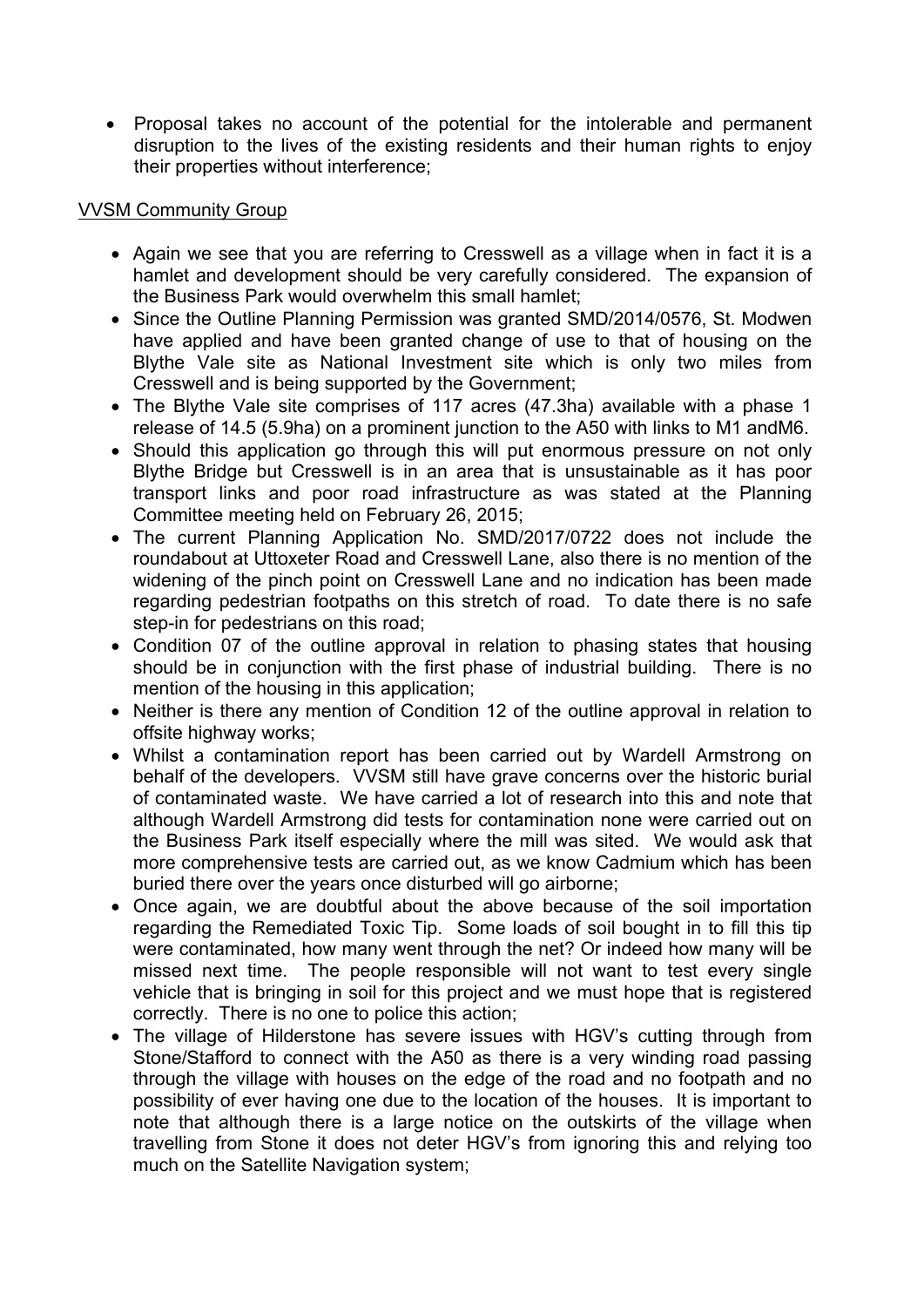- When the A50 is closed due to accidents the road through to Uttoxeter via Draycott, Totmonslow, Upper Tean, Lower Tean and Checkley is horrendous because of the amount of not only cars and vans but the amount of HGV's which use the A50 having to use this route;
- Cresswell also suffers the Stafford rat run. Some members of VVSM are also part of the Cresswell Community Speedwatch Group and can confirm that what you would normally call off peak we can have as many as 300+ vehicles travelling through Cresswell in one hour. This is not fiction it is fact; and,
- VVSM would like to see this application go through the Planning Committee and not delegated powers. We would like to be informed of the date of the proposed planning meeting so that we can attend same.

| <b>Consultee</b>                    |               | <b>Comments</b>                    | <b>Response</b>                        |            |           |
|-------------------------------------|---------------|------------------------------------|----------------------------------------|------------|-----------|
| <b>Draycott</b><br><b>Council</b>   | <b>Parish</b> | Awaited                            | Members<br>updated<br>meeting.         | will<br>at | be<br>the |
| <b>Environment</b><br><b>Agency</b> |               | No objections, see comments below: | Refer to technical<br>matters section. |            |           |
| 10, 11, 10                          |               |                                    |                                        |            |           |

*12.11.18*

The Environment Agency has reviewed the hydraulic model and accompanying report titled "Blythe Park Hydraulic Modelling Study" prepared by JBA Consulting, Rev 5.0, dated October 2018. Based on the information submitted we have no objection to the discharge of condition 15 on Planning Permission SMD/2014/0576. We are satisfied the deficiencies highlighted in our previous letter, ref. UT/2018/117221/01-L01 dated 03 July 2018, have been resolved. We expect the findings of the aforementioned model report to be used to inform the detailed design of each phase of Reserved Matters.

# *03.07.18*

The Environment Agency objects to the proposed development on the following grounds:

The application site lies within Flood Zone 3 defined by the Environment Agency's Flood Map for Planning (Rivers and Sea) as having a high probability of flooding. Paragraph 103, footnote 20 of the National Planning Policy Framework (NPPF) requires applicants for planning permission to submit an FRA when development is proposed in such locations.

In the absence of a Flood Risk Assessment (FRA), we object to this application and recommend refusal of planning permission until a satisfactory FRA has been submitted. Please note Condition 15 on planning permission SMD/2014/0576 requires the submission and approval of a detailed hydraulic model of the River Blithe and ordinary watercourse crossing the site. This information should be subsequently used to inform the site specific FRA for this Reserved Matters application.

| Lead Local Flood See comments below:                                                  |                                                                                      | Refer to technical |  |
|---------------------------------------------------------------------------------------|--------------------------------------------------------------------------------------|--------------------|--|
| <b>Authority (LLFA)</b>                                                               |                                                                                      | matters section.   |  |
| Condition 18 relates to having a detailed scheme for surface water drainage works for |                                                                                      |                    |  |
|                                                                                       | the site and would be discharged by ourselves as LLFA. If we assume the modelling is |                    |  |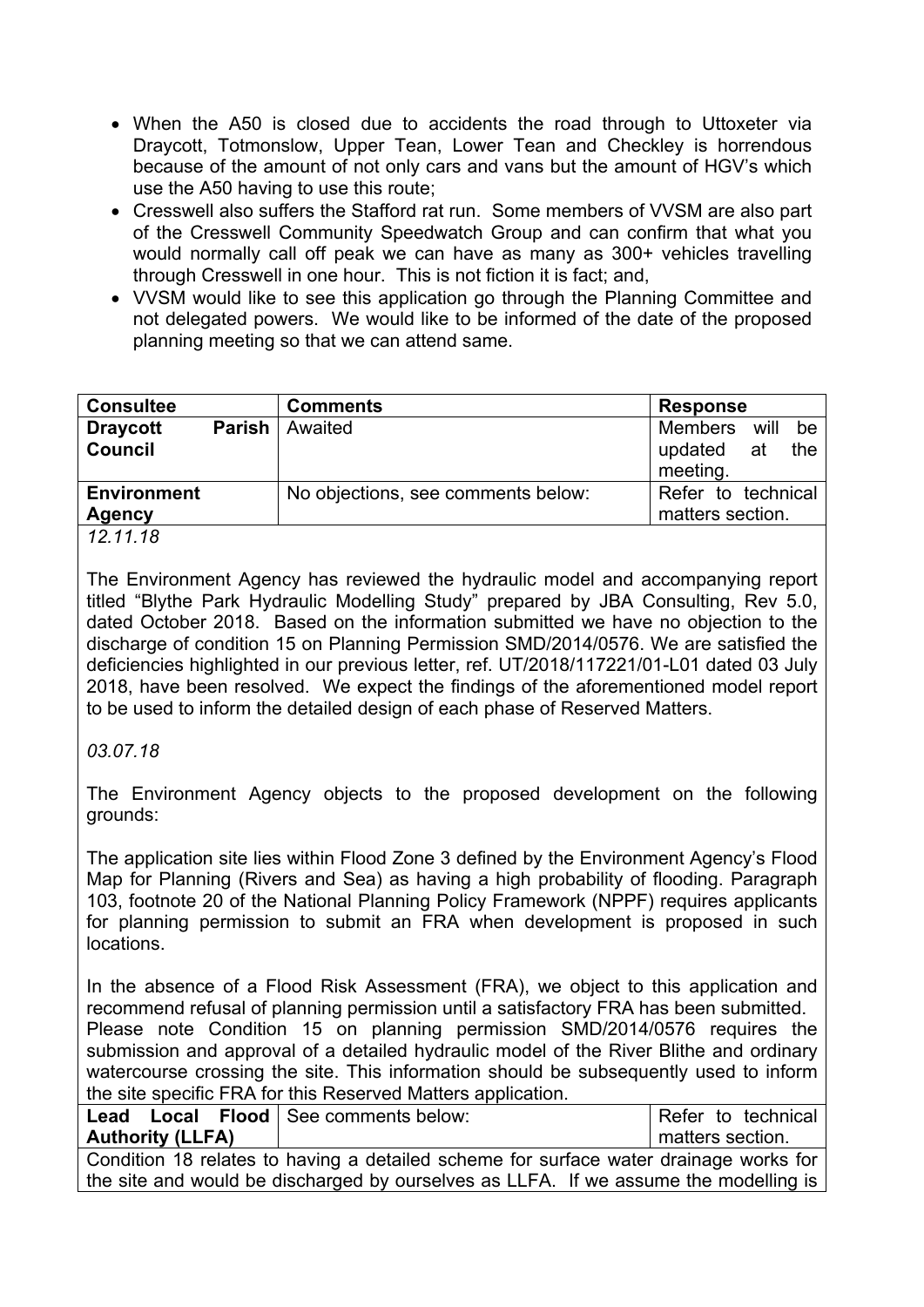approved and agreed by the EA as it stands, there are still a number of points which I would need to resolve in order to discharge condition 18 detailed as follows:-

The surface water drainage and layout for Phase 1 appears to be acceptable. Microdrainage results are predicting floods at 9 locations for the 100 year storm. However, it does not say how much water is overflowing and there is no plan to show where that flood water will go to. Flood Volumes and indicated exceedance flow rates are required.

**Crime** Prevention | No objections, subject to comments below: | Noted. **Officer**

Specifically in relation to Phase 1B commercial development, the applicant's attention is directed to the Secured by Design Commercial Developments 2015 Design Guide, which is available to view on the police's Secured by Design website (www.securedbydesign.com). This provides design guidance and minimum recommended manual attack-resistant specification requirements for doors, shutters etc. to reduce the risks of crimes against the person and property crimes including such things as burglary, theft and arson. The installation of appropriately certified products to the recognised security standards contained within is recommended.

|  |  |                 |  |                           |                                             | lavout                 |
|--|--|-----------------|--|---------------------------|---------------------------------------------|------------------------|
|  |  |                 |  |                           |                                             |                        |
|  |  |                 |  |                           |                                             |                        |
|  |  | comments below: |  | additional car parking as | No objections in principle subject to Refer | to<br>per the section. |

I have no objection in principle to warehouse unit but I would offer the following observations; the car parking levels seem low for this type of unit but in lieu of having no approved parking standards then this would be difficult to resist or insist on additional parking. Ideally further detail could be submitted justifying the parking numbers proposed.

The drawings do not show any construction details for car parking; I would expect all car parking, access roads and aisles to be hard surfaced. I would also require that the service yard is kept clear of any external storage to allow HGV's sufficient space to safely manoeuvre. This will need to be clearly annotated on the plans.

The above comments will need to be addressed and the drawings changed before I would fully support this element of the reserved matters.

The cycle parking is to be welcomed but may better located closer to the office part of the building where it would benefit from natural surveillance and lighting.

Again the parking and servicing will need to be implemented prior to occupation.

The Local Highways Authority have recommended the condition discharge of the following highway conditions in relation to the outline scheme approval ref. SMD/2014/0576 relating to conditions: 10, 11, 12, 13, 14 and 39 based on the following drawings:

- 17001-SK16 (Emergency vehicle access details)
- 17001-103, 17001-104 (General arrangements)
- 17001-203, 17001-204 (Setting out coordinates)
- 17001-231, 17001-232 (Setting out chainages)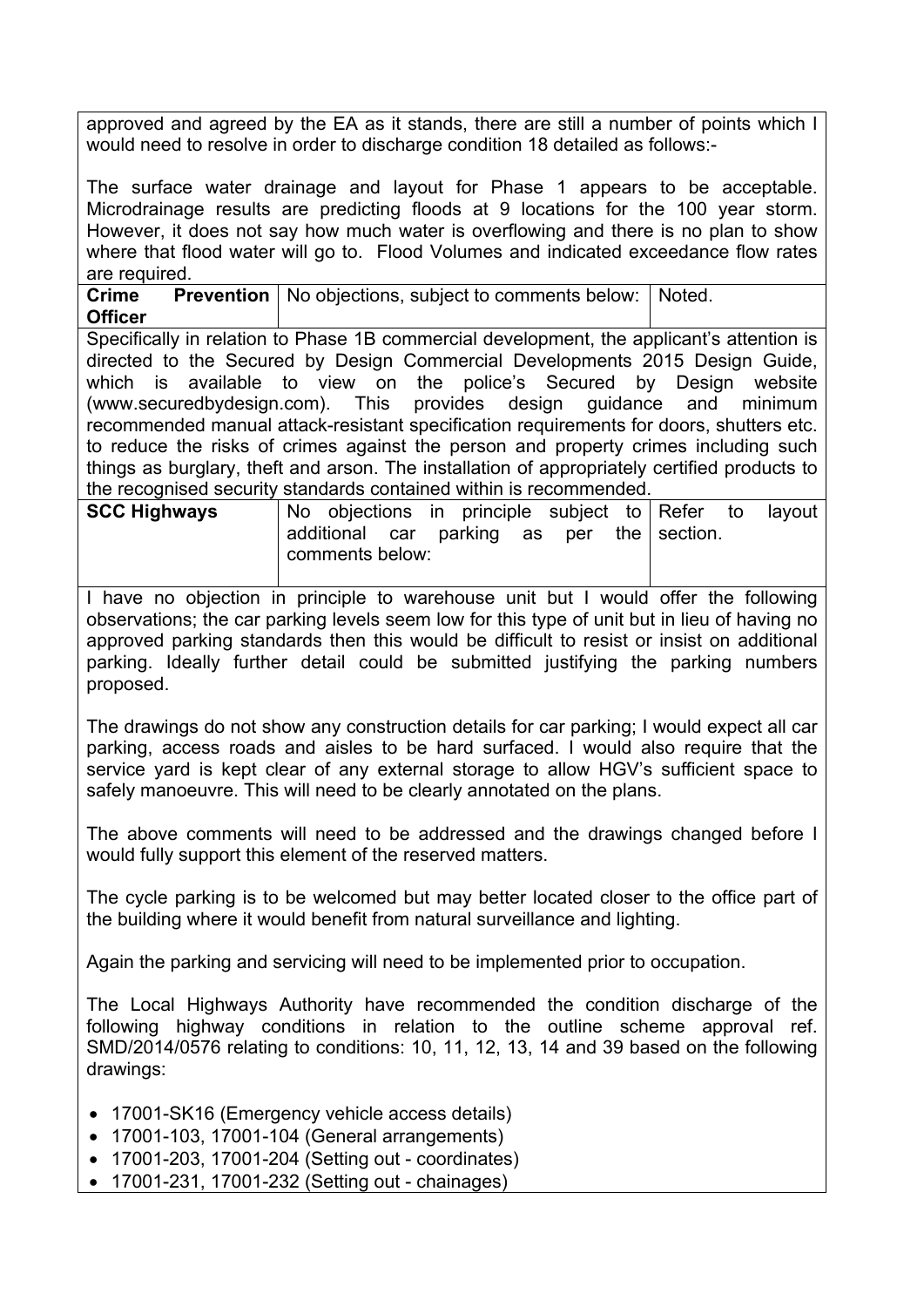- 17001-233, 17001-234 (Setting out chainages)
- 17001-251, 17001-252 (Contours)
- 17001-253, 17001-254 (Contours)
- 17001-801, 17001-802, 17001-803, 17001-805, 17001-850 (Standard details)
- 17001-501, 17001-503 (Lighting, signs and markings)
- 17001-S11, 17001-S14, 17001-S16, 17001-S18 (Signs)

Construction Traffic Management Plan Issue 1

|                | <b>SMDC Aboricultural</b> No objections subject to a condition as Refer to | lavout           |
|----------------|----------------------------------------------------------------------------|------------------|
| <b>Officer</b> | detailed below                                                             | $\perp$ section. |
| ,,,,,,,,       |                                                                            |                  |

*12.11.18*

Further to my previous comments of  $13<sup>th</sup>$  April 2018, and subsequent discussions with the applicant/agents, revised landscape proposals have been submitted seeking to address precious issues raised.

The detailed new planting proposals, as set out on EDP Phase 1b: Detailed Landscape Design Sheet 1 of 2 and Sheet 2 of 2 (Drg. No. Edp1677 d044c), importantly now shows a substantial native tree and shrub planting screening buffer along the south-west side of the Phase 1b Plot 1 site forming the external boundary of the overall industrial development site against open countryside.

This is now shown to be nominally the full 20m width, as agreed at outline stage and indicated on the original Illustrative Landscape Strategy plan (Drg. No. EDP 1677/39b); this means the planting belt would extend beyond the red edge of the application site, but would be deliverable as it would nonetheless be partly within the blue-edged land also under the applicant's control – again as discussed and agreed at outline stage.

The planting specification has been revised for this structural landscape buffer, and now comprises a much more appropriate mix of mainly native tree species (high canopy and understorey, together with supporting native shrub layer) across the full width of the planting belt, which would provide increasingly effective screening as it matures. This extends along the full length of the Plot 1 site. Similar planting proposals to extend this structural screening buffer would be required/should be anticipated in association with future development phases (other than where the gas main easement prevents planting) – once again in accordance with the original Illustrative Landscape Strategy plan at outline stage; however it is noted that the latest Illustrative Landscape Masterplan (Drg. No. EDP 1677 d041b) does not in fact show south-eastwards continuance of the screening buffer outside the red edge, and this would need to be addressed with future phase submissions.

Elsewhere within the Plot 1 site, further on-site landscaping is proposed comprising mainly native trees, native hedgerow and shrub planting areas, meadow grass and amenity grass.

I therefore confirm that the revised landscaping proposals for the Phase 1b Plot 1 site, including adjacent structural screen planting belt along the southern boundary of Plot 1, as now shown on EDP Phase 1b: Detailed Landscape Design Sheet 1 of 2 and Sheet 2 of 2 (Drg. No. Edp1677\_d044c), are acceptable to discharge the reserved matters landscaping submission requirements of this Phase 1b.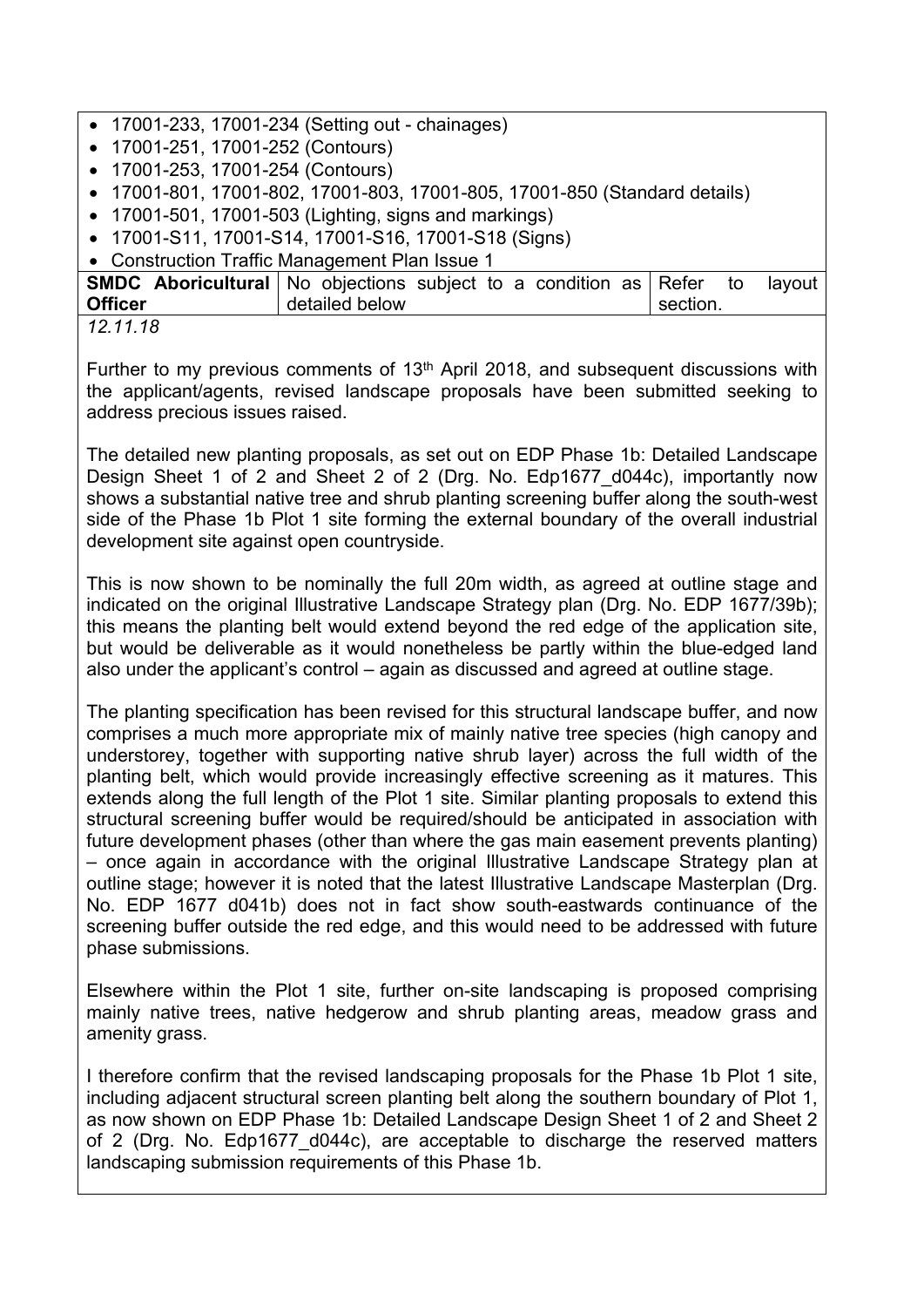The Phase 1a (re-aligned site access road) now more closely follows the existing roadway within the existing industrial estate; the red edge for the Phase 1a road, together with that for the Phase 1c new roundabout and road link onto Sandon Road, are closely drawn to the edges of these roads and have no spatial opportunity for new landscaping. Therefore any new landscaping along these routes will need to be included with/secured in association with future development phases.

As landscaping is a reserved matter, there is no specific implementation condition imposed on the outline planning permission, and I would therefore request that the following condition be imposed in the event that reserved matters landscaping is now approved:

*1. The detailed planting scheme shown on EDP Phase 1b: Detailed Landscape Design Sheet 1 of 2 and Sheet 2 of 2 (Drg. No. Edp1677\_d044c) shall be fully implemented before the end of the first available dormant season (November to February inclusive) following completion of the Phase 1b Plot 1 development hereby approved. The trees, shrubs, hedging, groundcover and grass seeding planted in accordance with this landscaping scheme shall be properly maintained for a period of 5 years following planting. Any plants which within this period are damaged, become diseased, die, are removed or otherwise fail to establish shall be replaced during the next suitable season.*

#### *17.04.18*

This proposal for a greenhouse manufacturing and storage warehouse is part of the eastern employment development area of the overall site. The Phase 1b site itself is not physically defined on the ground by existing features other than the course of the River Blithe along its north-western edge; there are no existing trees or hedges which would be affected by this element of the scheme.

The reserved matters landscaping scheme provides detailed plans and schedule for the landscaping of Phase 1B. Generally species mixes are appropriate with a heavy bias towards use of suitable native species which would be in keeping with the open rural area (in terms of boundary screening) and provide ecological/habitat benefit.

However, I have some concerns over the landscape buffer area along the south-west side of the plot. There is no existing field boundary here, it is just a notional boundary line drawn on a plan to suit the extent of proposed development, and therefore this boundary will initially be visually open and the proposed development of the very large warehouse building for the current Phase 1b application, plus subsequent proposals to the south-east, would be in full view and have substantial visual impact. Whilst the principle of this development has ben agreed via the outline planning permission, I note that the outline application included an indicative landscape strategy plan providing for a structural landscape belt of new native hedgerow with dense woodland-type planting on its northern side, which following some negotiation and amendment was agreed to be "not less than 20m" wide in total – this would require the majority of this belt to be located outside the outline (and current reserved matters) application site red edge, but this is in blue-edged land also in the applicant's control and therefore appropriate for inclusion in conditional details.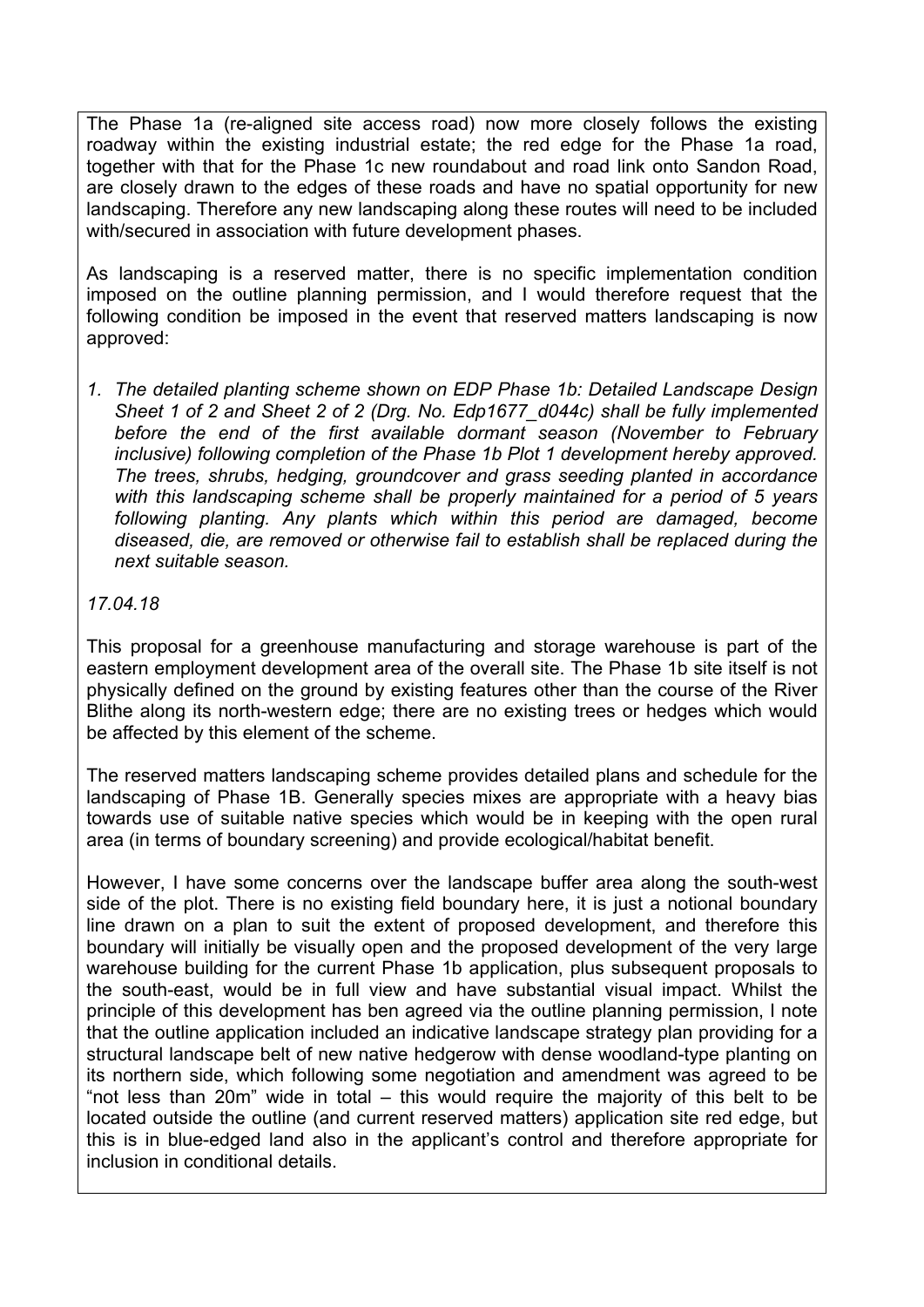The current reserved matters landscape scheme provides only for that part of this belt within the red edge, being of approximately 7m planting width only. The reserved matters submission makes no provision for any planting outside the red edge. Given that this Phase 1B site comprises half of the currently exposed south-west boundary and proposes to accommodate a massive building of huge footprint area and 15m tall to the ridge, it is considered important that the whole length and depth of the indicated structural landscape belt along this edge of the overall site is implemented as early as possible. However, the submitted landscape scheme under current reserved matters application does not provide for this, and I am unclear as to how it would otherwise be provided for.

In terms of detail, the submitted planting belt for the 7m width within the red edge is also insufficient. What is needed is a mix of closely planted tree species (across the full minimum 20m width) capable of achieving significant height and consequently providing effective screening through both height and width/density once established. However, the planting schedule for the "native structure planting" proposed for this strip is a mix of mainly shrub species which although providing good density would not provide much height even at maturity. A single line of tree species is shown to support this native structure planting mix.

The proposed detailed landscaping scheme submitted for reserved matters landscaping in relation to Phase 1B would therefore prove unacceptably ineffective and is not in accordance with the indicative landscape strategy submitted at outline planning stage.

| <b>SMDC Ecology</b> | Comments are detailed below: | Refer      | to layout |  |
|---------------------|------------------------------|------------|-----------|--|
|                     |                              | appearance |           |  |
|                     |                              | ' section. |           |  |

#### *Hedgerows*

Native hedgerow planting mixes within the site are acceptable. Hedge plants should be 40-60cm transplants of locally common native species and of British provenance (preferably local) and should comply to British Standard 3936. Hedgerows should be planted with 6 plants per metre in two staggered rows, about 25cm apart with plants at approximately 45cm in each row. Hedgerow plants should be protected with a hedge guard and secured by a cane or stake. Other details provided in the specification for the establishment of hedgerow are acceptable. Full details of remedial replacements, plus long-term aftercare should be provided. This should include management regimes for trimming and hedge laying, with suggested timescales.

#### *Grassland*

In relation to the north-east grassland and scrub buffer to phase 1B the EM3 wildflower seed mix meets the requirement to establish a species rich grassland areas. Further information is required in relation to the management regime for this grassland In particular initial and longer term cutting regimes. Management should mimic hay-level cutting regimes with cuttings removed Between July - September. Details of how the establishment of the meadow grassland will be monitored, and what will be indicators of success and remedial measures should be provided.

Special General Purpose Meadow Mixture Emorsgate Wet Grassland mix adjacent to the water course WFG18 with a sowing rate 4g/Sq.m is appropriate. Details of seedbed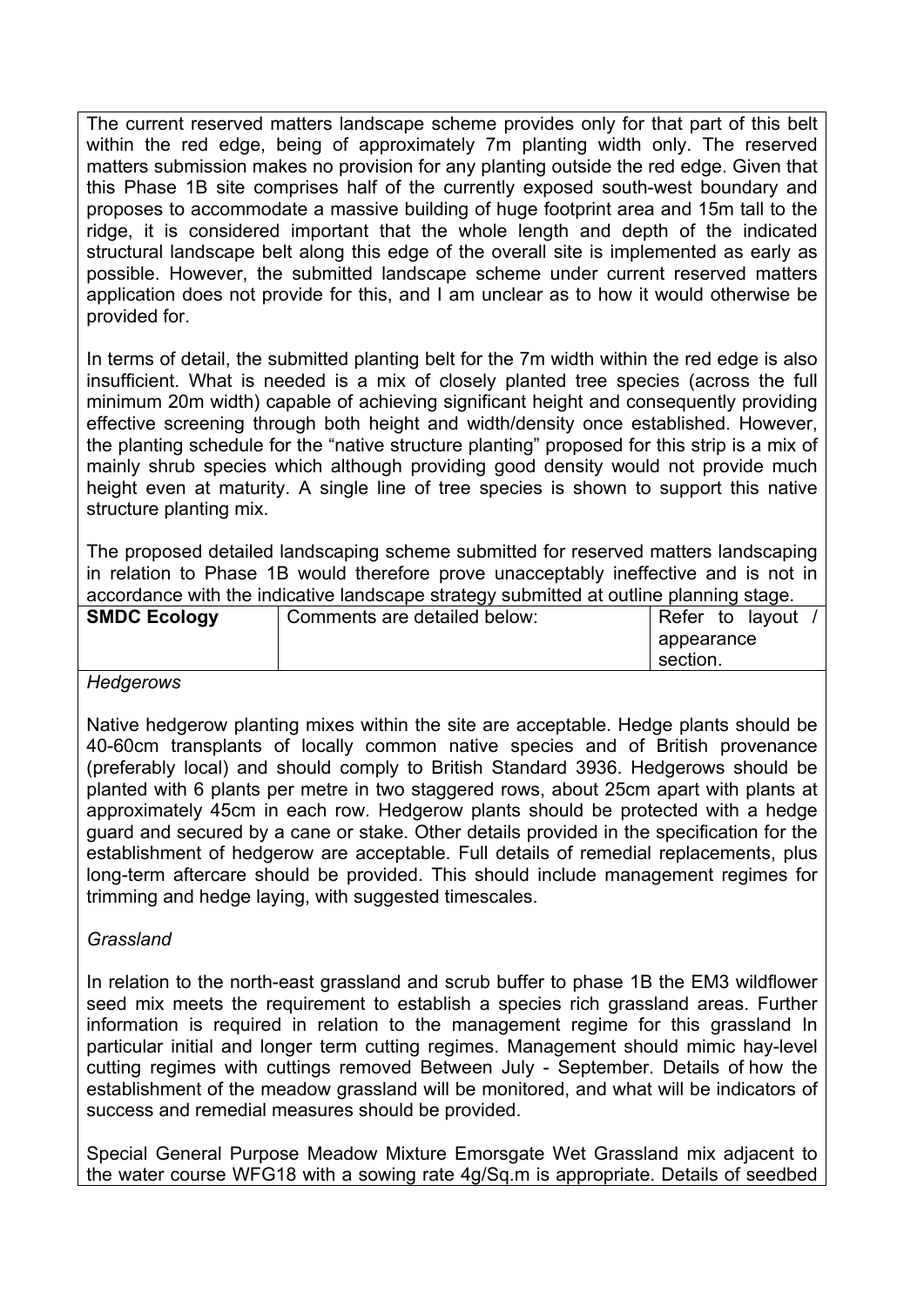preparation, management and removal of weeds such as dock are adequate. Details of how the establishment of the meadow grassland will be monitored, and what will be indicators of success and remedial measures should be provided.

Trees within the watercourse buffer are generally of acceptable native local species such as alder and willow. Details need to be provided regarding the longer-term management of the tree scrub buffer amongst the species rich grassland. Periodic coppicing would produce age structure with the scrub and could benefit a range of invertebrates and breeding birds. The provision of nest boxes on trees when established could further enhance biodiversity.

At the south-west corner of phase 1B adjacent to the greenhouse factory car parking area it would be desirable to extend the area of species rich grassland areas.

#### *Provision of roosting sites for bats*

Condition 33 of the outline application decision notice relating to ecology stipulated Provision of bat roosting, swift nesting and house sparrow nesting opportunities in the industrial units. The proposed landscaping plan does not appear to show their location, design, or detail aftercare and maintenance of installed features.

#### *Watercourse features*

The watercourse along the northern boundary of phase 1B appears as a linear feature. Planning condition 33 indicated that in channel features should be installed to improve the ecological value of watercourses. There is no indication in the landscape management plan of how the stream/ drainage ditch topography could be engineered to improve its for biodiversity value.

#### *Attenuation Pond*

Planting mixes of WFG18 and EM3 around the attenuation pond are adequate. The scrub planting mix around the pond is acceptable. A management plan for the scrub buffer around the southern side of the attenuation pond should be provided. It is important to ensure that two thirds of the pond remains open. A mix of unshaded and shaded pond periphery will maximise biodiversity.

*Tree buffer on southern side of greenhouse factory*

Species selected for the linear strip of planting on the southern side of the Greenhouse factory are generally low growing scrub species. A wider buffer would have greater wildlife value and habitat and for breeding birds or foraging areas for bats. The type of locally native tree species to provide effective screening should also be considered.

| <b>Severn Trent Water</b> | No objections to the proposals subject to $\vert$ Noted – refer to<br>the inclusion of the following condition: | technical<br>section. | matters |
|---------------------------|-----------------------------------------------------------------------------------------------------------------|-----------------------|---------|
| Condition:                |                                                                                                                 |                       |         |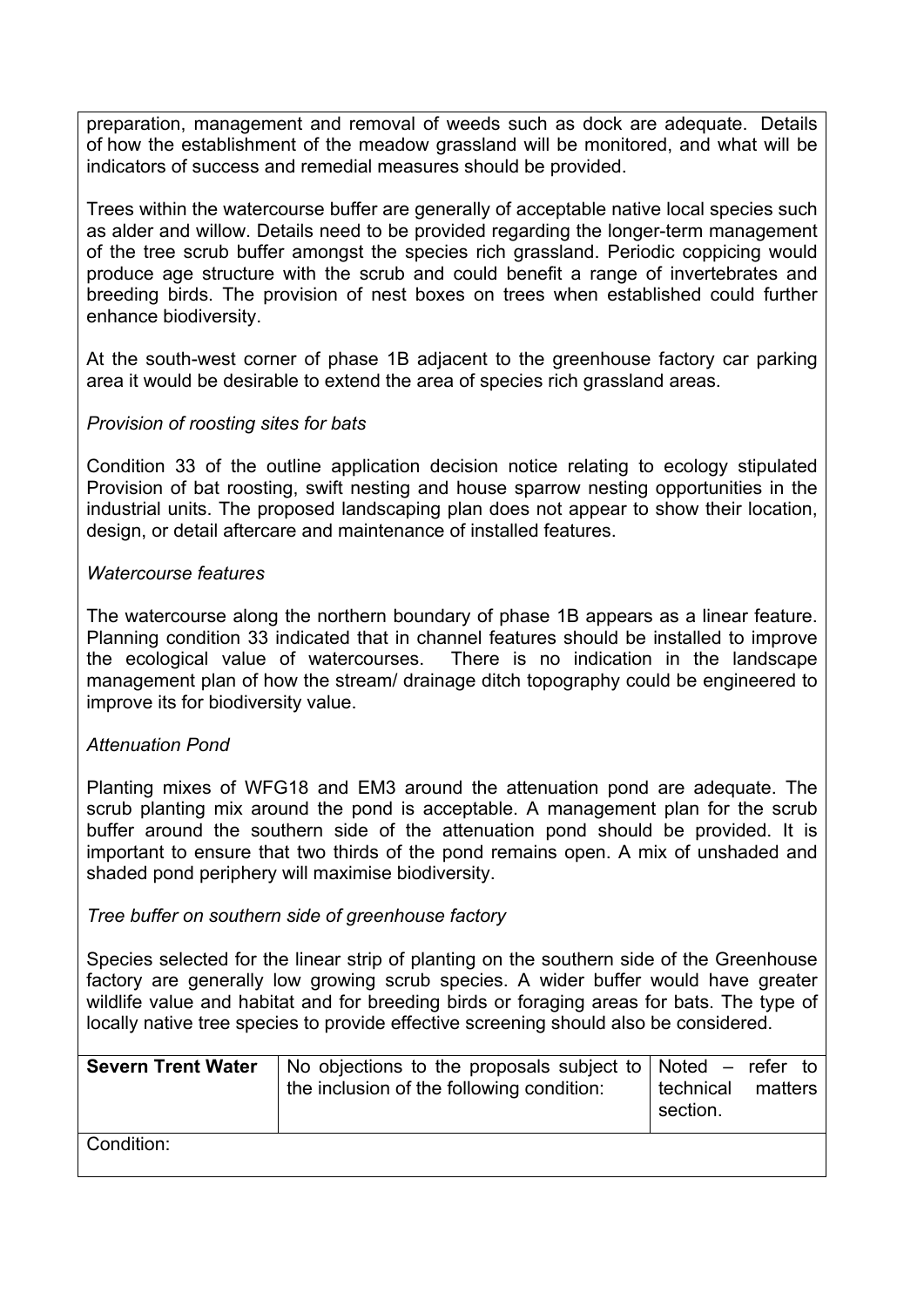1. The development hereby permitted should not commence until drainage plans for the disposal of foul and surface water flows have been submitted to and approved by the Local Planning Authority. The scheme shall be implemented in accordance with the approved details before the development is first brought into use. This is to ensure that the development is provided with a satisfactory means of drainage as well as to prevent or to avoid exacerbating any flooding issues and to minimise the risk of pollution.

| <b>SMDC Regeneration</b>   Comments are detailed below: | Noted.   | Refer to         |
|---------------------------------------------------------|----------|------------------|
|                                                         | section. | planning balance |

The site has approved outline planning permission for a significant extension to an existing popular industrial estate close to the A50. These comments relate to the reserve matters application for a phase 1 delivery which includes required s278 off site roadworks, infrastructure works to unlock the development and build out the first unit (10, 750sqm) for an expanding manufacturing SME which requires early occupation to meet growth and which without suitable accommodation is likely to leave the district and county. The infrastructure will also act as an enabling phase to facilitate second phase development to include 22,730sqm of new commercial accommodation as well as releasing 8,361sqm of existing commercial space for other SMEs from the adjacent relocation.

The direct benefits of the initial phrase delivered through this reserve matters application include

- 10,750sqm new business accommodation
- Additional Business rates income of additional £128,180 per annum (based on rateable value of £260,000)
- 12 SME supported (Greenhouse People + 11 x new SME occupiers)
- 190 jobs created (Greenhouse People 10 additional jobs (safeguarding 60) + 180 in 11 sme occupiers)
- Productivity improvements for The Greenhouse People

The direct benefits of the second phrase enabled by this initial approval

- 22,730 sqm new business accommodation
- Additional Business rates incomes of c£275,000 per annum
- 10-20 SMEs supported
- 225-685 new jobs (based on HCA Employment density guide for B1c-B8 use third edition)

# As total scheme

- 33,480 sqm new commercial accommodation (accommodating estimated 32-42 expanding businesses)
- Additional business rates income of c £400,000 per annum
- $-415-875$  new jobs

In addition to the benefits above, the Council have an adopted methodology for quantifying the economic impact of growth. This recognises the impact on the economy of re-spend of employees in our towns and communities and the jobs that this in turn supports. The creation of between 415 new positions is likely to have a minimum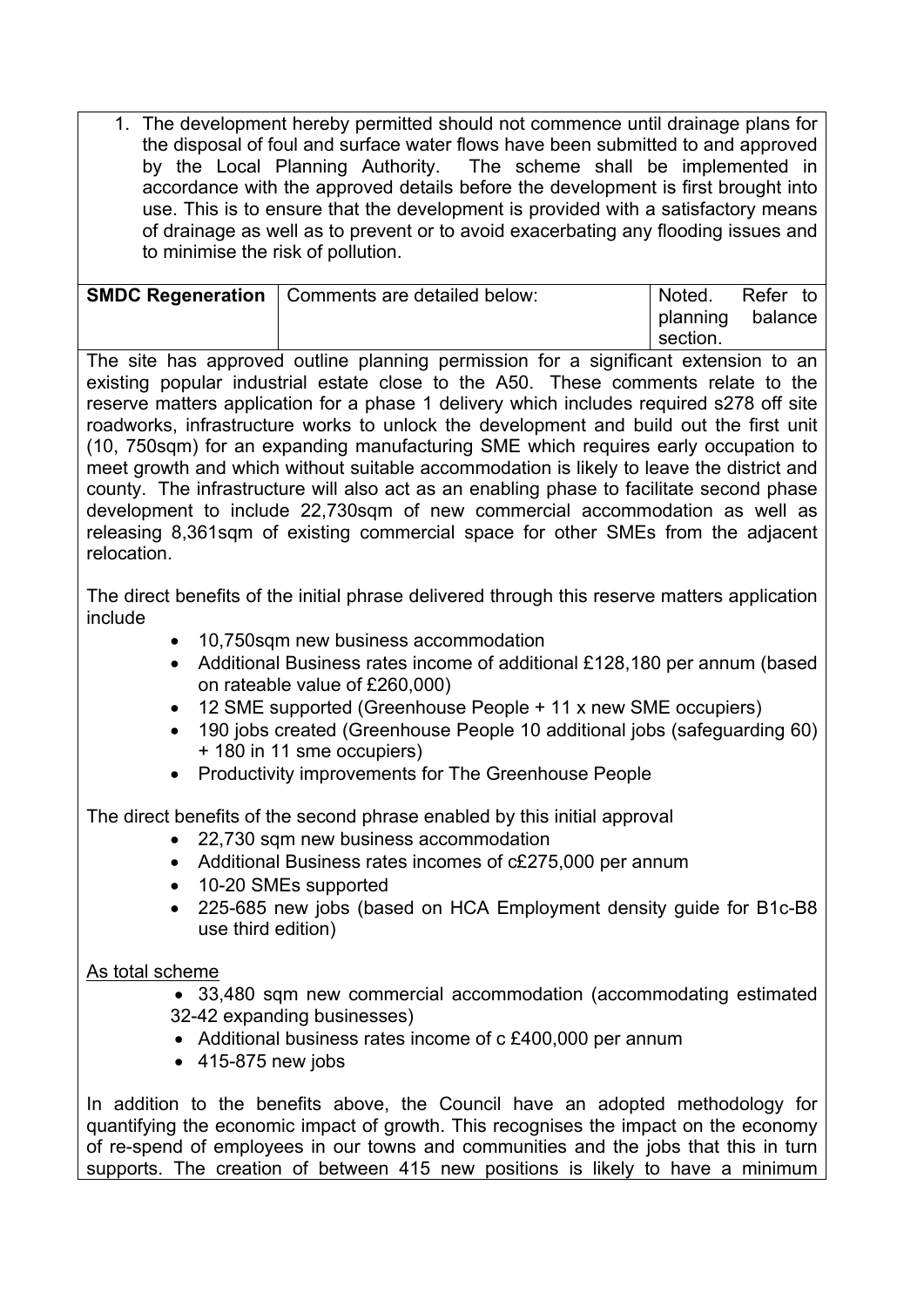economic boost of £800,000 to the locality.

| <b>SMDC</b>   | No objections subject to the inclusion of                                                                                                                                                                                                                                                                                                                                                                                                                                                                                                                                                                                                                                                                                                                                                                                                                                                                                                                        | Refer to technical |  |  |  |
|---------------|------------------------------------------------------------------------------------------------------------------------------------------------------------------------------------------------------------------------------------------------------------------------------------------------------------------------------------------------------------------------------------------------------------------------------------------------------------------------------------------------------------------------------------------------------------------------------------------------------------------------------------------------------------------------------------------------------------------------------------------------------------------------------------------------------------------------------------------------------------------------------------------------------------------------------------------------------------------|--------------------|--|--|--|
| <b>Health</b> | conditions to address the following issues:<br><b>Environmental</b><br>matters section.                                                                                                                                                                                                                                                                                                                                                                                                                                                                                                                                                                                                                                                                                                                                                                                                                                                                          |                    |  |  |  |
| existing.     | 1. There is a standard plant and machinery condition applying to the entire<br>development so increases in background noise are not permitted.<br>2. To show that this is understood we would expect details of what is to be installed<br>and how it would be attenuated so that amenity of existing and future occupiers is<br>considered and the plant machinery noise is complied with. All plant and<br>machinery noise impacts would be measured in line with BS4142:2014.<br>3. We would advise the Greenhouse Building is appropriately sound insulated and<br>the appropriate material is used so far is reasonable and that BS8233:2014 is<br>complied with in order that noise escape from inside operations are minimised.<br>The insulation should be appropriate for the use.<br>4. The original noise assessment submitted with the application is still valid in my<br>opinion noise emissions from this plant should not exceed those currently |                    |  |  |  |

5. The housing scheme will need a new noise assessment so it is vital this building and its operation does not compromise that part of the scheme hence 1-4 above are important.

| <b>SMDC Waste</b> | No comments. | Notea. |
|-------------------|--------------|--------|
|                   |              |        |
|                   |              |        |

# **7. OFFICER COMMENT AND PLANNING BALANCE**

# **Policy & Principle**

7.1 The determination of a planning application should be made pursuant to section 38(6) of the Planning and Compulsory Purchase Act 2004, which is to be read in conjunction with section 70(2) of the Town and Country Planning Act 1990.

7.2 Section 38(6) requires the Local Planning Authority to determine planning applications in accordance with the development plan, unless there are material considerations which 'indicate otherwise'. Section 70(2) provides that in determining applications the Local planning authority "shall have regard to the provisions of the Development Plan, so far as material to the application and to any other material considerations" The Development Plan currently consists of the Staffordshire The Development Plan currently consists of the Staffordshire Moorlands Core Strategy.

7.3 The revised National Planning Policy Framework (NPPF) was issued on the 24th July 2018. The Framework is considered to be a mandatory material consideration in decision making. The applicable contents of the revised Framework will be referenced within the relevant sections of the officer report as detailed below.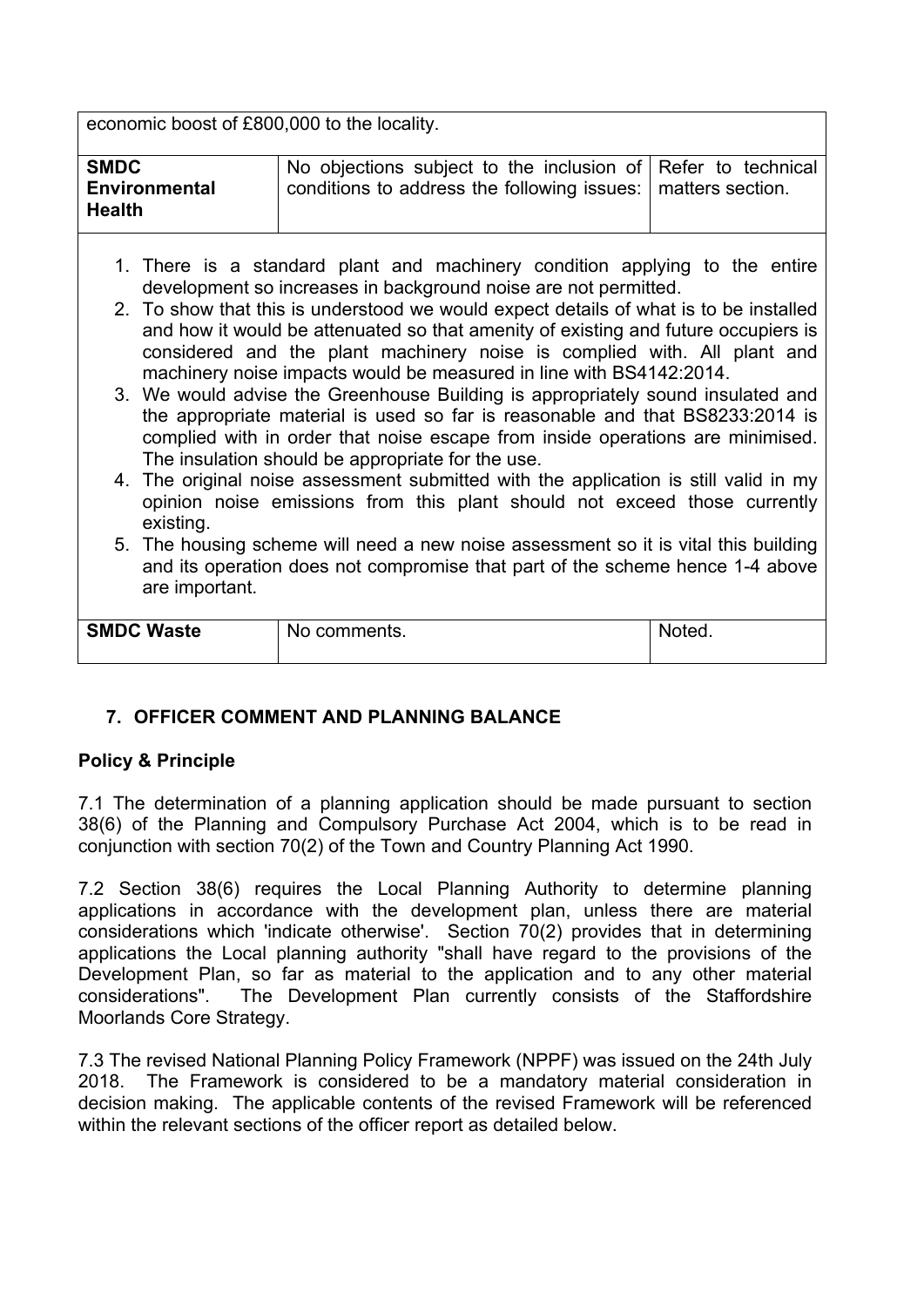7.4 Once again achieving sustainable development sits at the heart of the Framework as referred to within paragraphs 10 and 11. As before, achieving sustainable development requires the consideration of three overarching and mutually dependant objectives being: economic, social and environmental where they are to be applied to local circumstances of character, need and opportunity as follows:

- *a) an economic objective – to help build a strong, responsive and competitive economy, by ensuring that sufficient land of the right types is available in the right places and at the right time to support growth, innovation and improved productivity; and by identifying and coordinating the provision of infrastructure;*
- *b) a social objective – to support strong, vibrant and healthy communities, by ensuring that a sufficient number and range of homes can be provided to meet the needs of the present and future generations; and by fostering a well designed and safe built environment, with accessible services and open spaces that reflect current and future needs and support communities' health, social and cultural well being; and,*
- *c) an environmental objective – to contribute to protecting and enhancing our natural, built and historic environment; including making the effective use of land, helping to improve biodiversity, using natural resources prudently, minimising waste and pollution, and mitigating and adapting to climate change, including moving to a low carbon economy.*

7.5 Paragraph 11 of the Framework requires decision makers to apply a presumption in favour of sustainable development. For decision makers this means approving development proposals that accord with an up-to-date development plan without delay.

7.6 Reserved matters planning consent is sought at Plot 1 for a warehouse assembly unit pursuant to the approval of outline planning permission ref. 2014/0576 granted planning permission on the 24<sup>th</sup> May 2016.

7.7 In detail, the outline consent established the principle of development and site access. In terms of highway considerations, it secured the proposed main site access arrangements from the Sandon Road, as well as the other access points as per Condition 04 of the outline planning consent. In these regards, the highways access was found to be acceptable in terms of the proposed access points and its impact on the wider local highway network, subject to achieving offsite junction improvements as were secured.

7.8 Other strategic matters were assessed in relation to impacts of: drainage / local flood risk; water quality in relation to the River Blithe; ecology; trees; pollution / contamination and infrastructure provision. These matters were found to be acceptable for the quantum of development as proposed, subject to the planning conditions / obligations as secured by the outline consent. As such this application does not represent an opportunity to revisit those matters. The main issues in the consideration of this application therefore are only the layout, scale, landscaping and appearance of the development. (For Members convenience, the outline planning conditions are detailed as Appendix 1 to the officer report and planning obligations are summarised above.)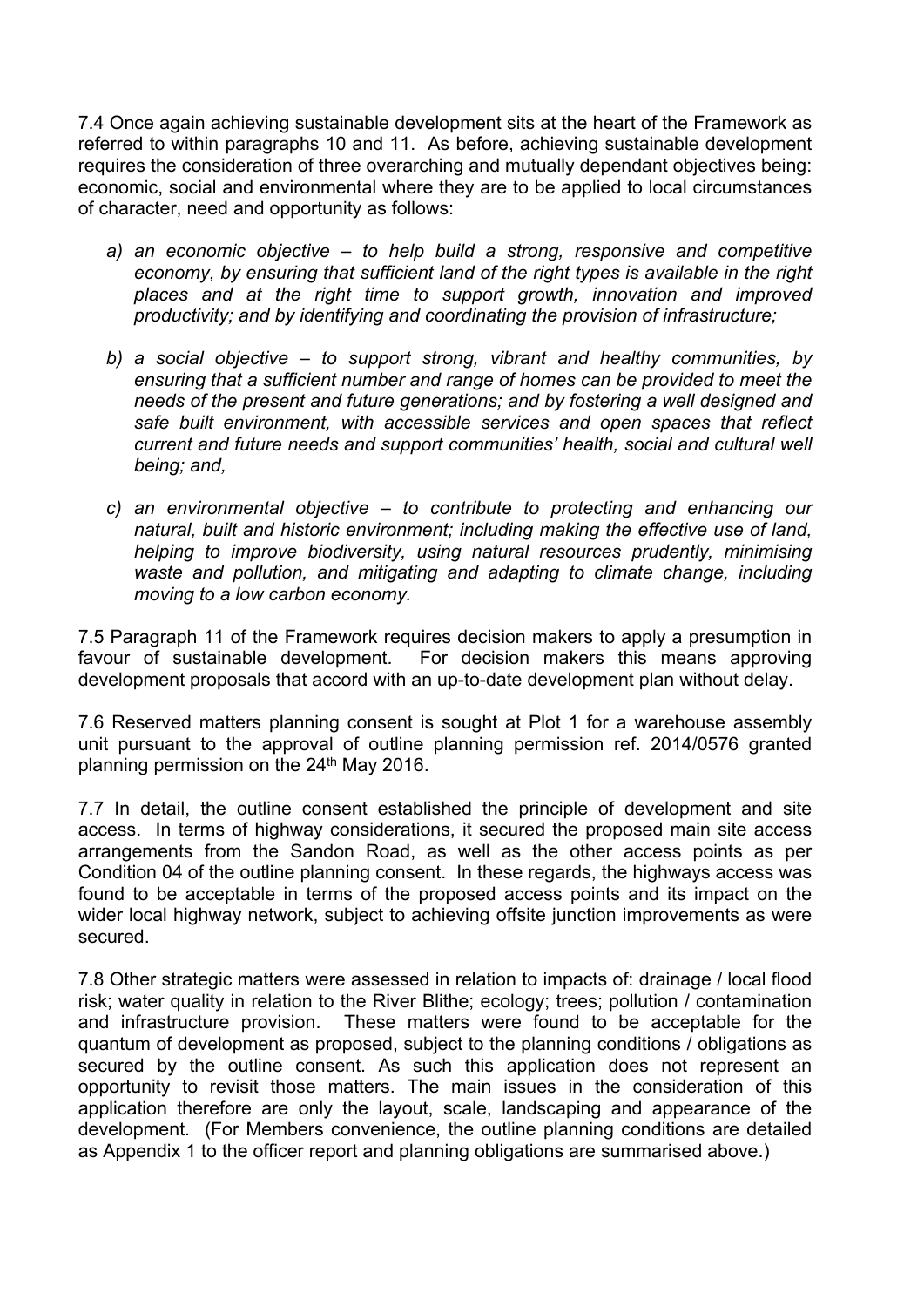7.10 The proposed manufacturing building is shown to be sited within the employment use area as per the Land Use Parameters Plan and internal vehicular access as approved at the outline stage.

#### **Layout, Scale, Landscaping and Appearance Matters**

7.11 The proposed application site borders open countryside immediately to the south and herein CS Policy DC1 'Design Considerations' and CS DC3 'Landscape Settlement and Settings' is herein relevant. In these regards, the scheme's siting and scale parameters 157.5m x 62.5m x 15.2m require careful consideration in relation to landscape impact in the context of the outline planning permission approving the principle of employment provision within the wider site.

7.12 Scheme revisions have secured a substantial 20.0m native tree and shrub planting screening buffer along the south-west side of the Phase 1b Plot 1 site forming the external boundary of the overall industrial development site against open countryside as detailed within the relevant consultation section above. Whilst the planting belt would extend beyond the red edge of the application site, it would nonetheless be deliverable in view of the blue-edged land which falls under the applicant's control and reflects the principles of landscape mitigation agreed at the outline approval stage.

7.13 The Council's Aboricultural Officer confirms that the revised structural landscape buffer, which extends along the full length of the Plot 1 site comprises of high canopy and understorey native trees, together with supporting native shrub layer across the full width of the planting belt to provide for an increasingly effective screening as the tree planting matures. Elsewhere within the Plot 1 site, it is confirmed that further on-site landscaping is proposed comprising mainly native trees, native hedgerow and shrub planting areas, meadow grass and amenity grass and address those relevant comments of the Council's Ecology Officer as set out above.

7.14 Accordingly, the revised reserved matters landscaping submission is acceptable in respect of this first phase of development of the wider outline scheme. This would be subject to a specific implementation condition to secure the reserved matters landscaping for this phase.

7.15 In respect of other layout matters, the proposed scheme building makes efficient use of the plot whilst providing an appropriate screen buffer as detailed above. A total of 64 spaces are provided within the main car park and visitors parking areas in accordance with the requirements of the end user. The Local Highways Authority raises no objection in principle to warehouse unit, however, consider that the parking standards appear to be low for the type of unit sought and requires further justification for the parking numbers proposed. The Local Plan submission version sets out parking standards at Appendix 8 for Non-Residential Development. In accordance with these standards, the scheme generates the following parking requirements: Class B1 Offices: 930sqm at 43 spaces; Class B2 General Industrial: 2,088 m2 at 47 spaces and Class B8 Storage or Distribution: 7,334sqm at 30 spaces to total 120 parking spaces. The applicant sets out that a further 56 spaces could be made available in the service yard to comply with the above should there be a material change in circumstances. A site plan has been submitted to the Council showing how these additional spaces could be accommodated and appears to be an acceptable solution, which could be secured by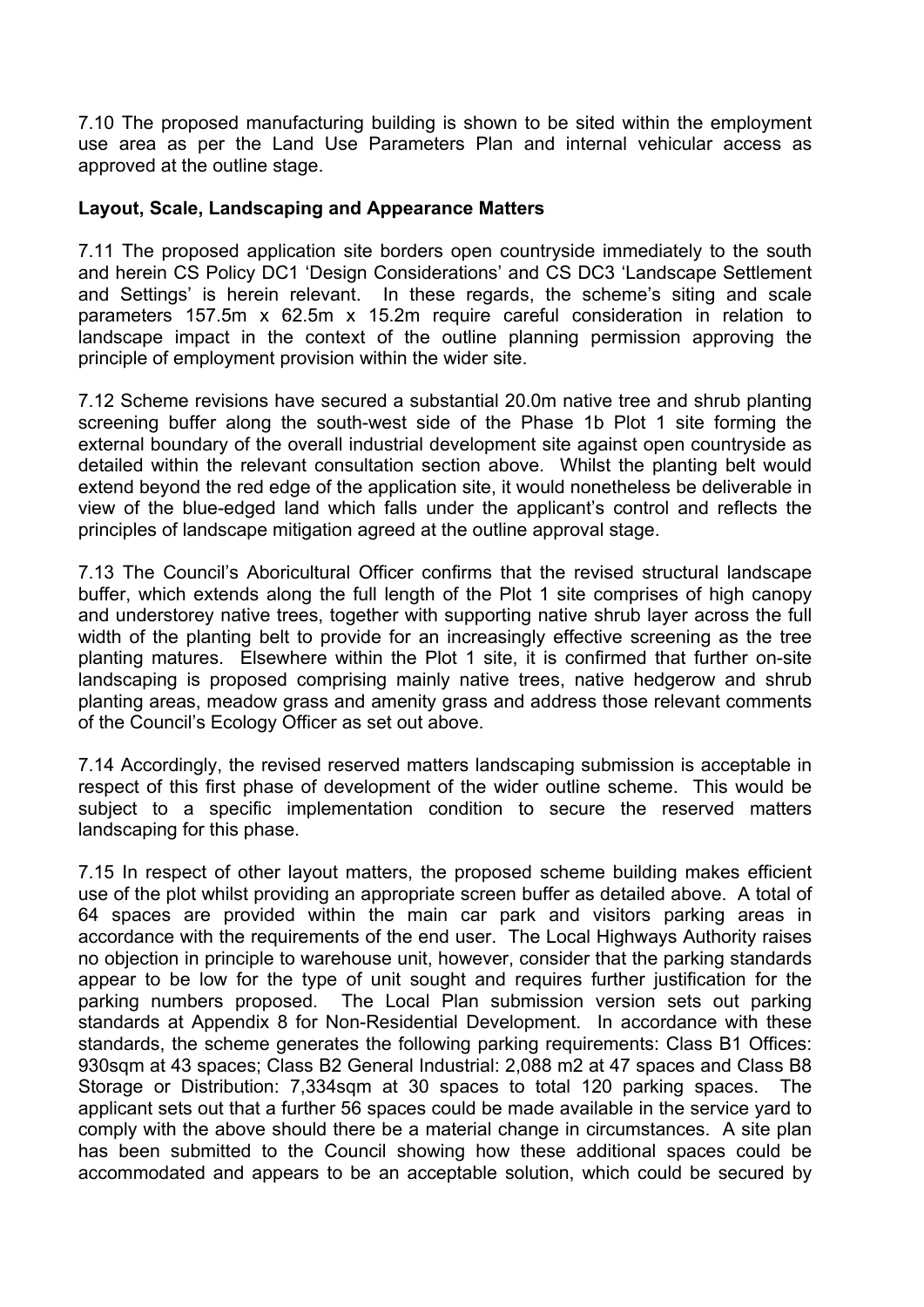means of planning condition reserving such land if required. The site plan showing additional car parking provision is subject to the comments of the Local Highways Authority and Members will be updated at the meeting.

7.16 The detailed design matters have sought to demonstrate that the scheme accords with the scheme parameters established at the outline stage. The building would be finished in a recessive grey and would be screened to its prominent countryside edge by an appropriate landscape buffer to reduce its prominence within its context.

#### **Conclusion and Balance Section**

7.17 The proposal will have substantial direct economic and social benefits arising from job creation, and spending in the local economy including both construction and the supply chain. Overall it is concluded that the limited residual landscape harm which has identified above does not substantially and demonstrably outweigh these benefits. Subject to the receipt of the acceptable comments from SCC highways in relation to the amended car parking plan, the proposal is considered to comply with the relevant local plan policies as listed above in all other respects and on that basis is recommended for approval subject to those conditions as detailed below.

#### **1. RECOMMENDATIONS**

- **A. APROVE subject to the following conditions:**
- **1. The development hereby approved shall be carried out in accordance with the following submitted plans: to be advised.**
- **2. Prior to the construciton of any of the manufacturing unit hereby approved, details and samples of proposed facing materials and hard surfacing shall be submitted to and approved in writing by the Local Planning Authority. The development shall be carried out in accordance with the approved details.**
- **3. The detailed planting scheme shown on EDP Phase 1b: Detailed Landscape Design Sheet 1 of 2 and Sheet 2 of 2 (Drg. No. Edp1677\_d044c) shall be fully implemented before the end of the first available dormant season (November to February inclusive) following completion of the Phase 1b Plot 1 development hereby approved. The trees, shrubs, hedging, groundcover and grass seeding planted in accordance with this landscaping scheme shall be properly maintained for a period of 5 years following planting. Any plants which within this period are damaged, become diseased, die, are removed or otherwise fail to establish shall be replaced during the next suitable season.**
- **4. The development hereby permitted should not commence until drainage plans for the disposal of foul and surface water flows have been submitted to and approved by the Local Planning Authority. The scheme shall be implemented in accordance with the approved details before the development is first brought into use. This is to ensure that the**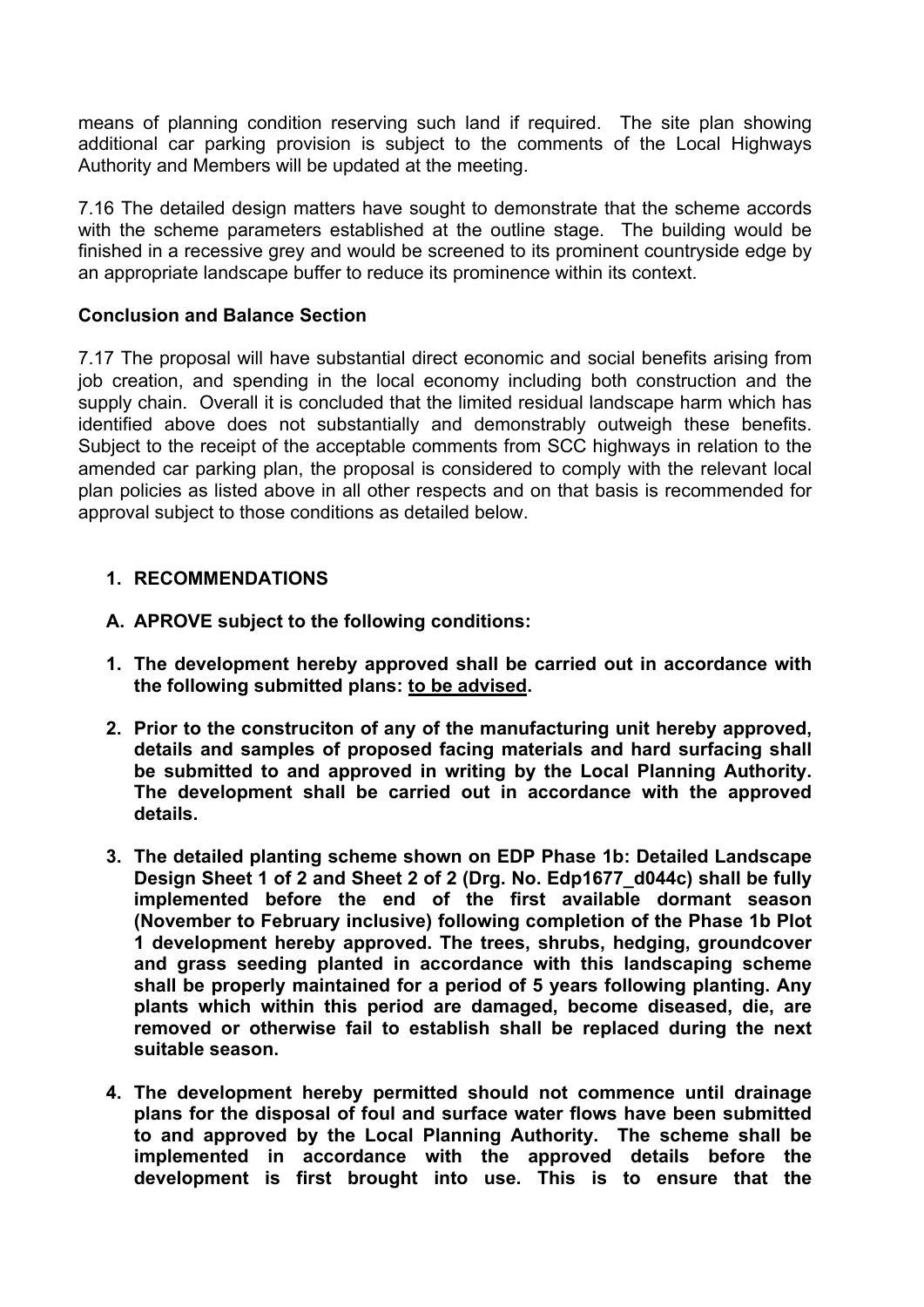**development is provided with a satisfactory means of drainage as well as to prevent or to avoid exacerbating any flooding issues and to minimise the risk of pollution.**

- **5. The development hereby permitted shall not be brought into use until the parking and turning areas have been provided in accordance with the approved plans. The parking and turning areas shall thereafter be retained unobstructed as parking and turning areas for the life of the development.**
- **6. Land for the reserve parking areas as shown on site plan drawing reference: A-082-P-11shall be retained unobstructed as future parking provision for the life of the d development.**

**B. In the event of any changes being needed to the wording of the Committee's decision (such as to delete, vary or add conditions/informatives/planning obligations or reasons for approval/refusal) prior to the decision being issued, the Operations Manager - Development Services has delegated authority to do so in consultation with the Chairman of the Planning Applications Committee, provided that the changes do not exceed the substantive nature of the Committee's decision.**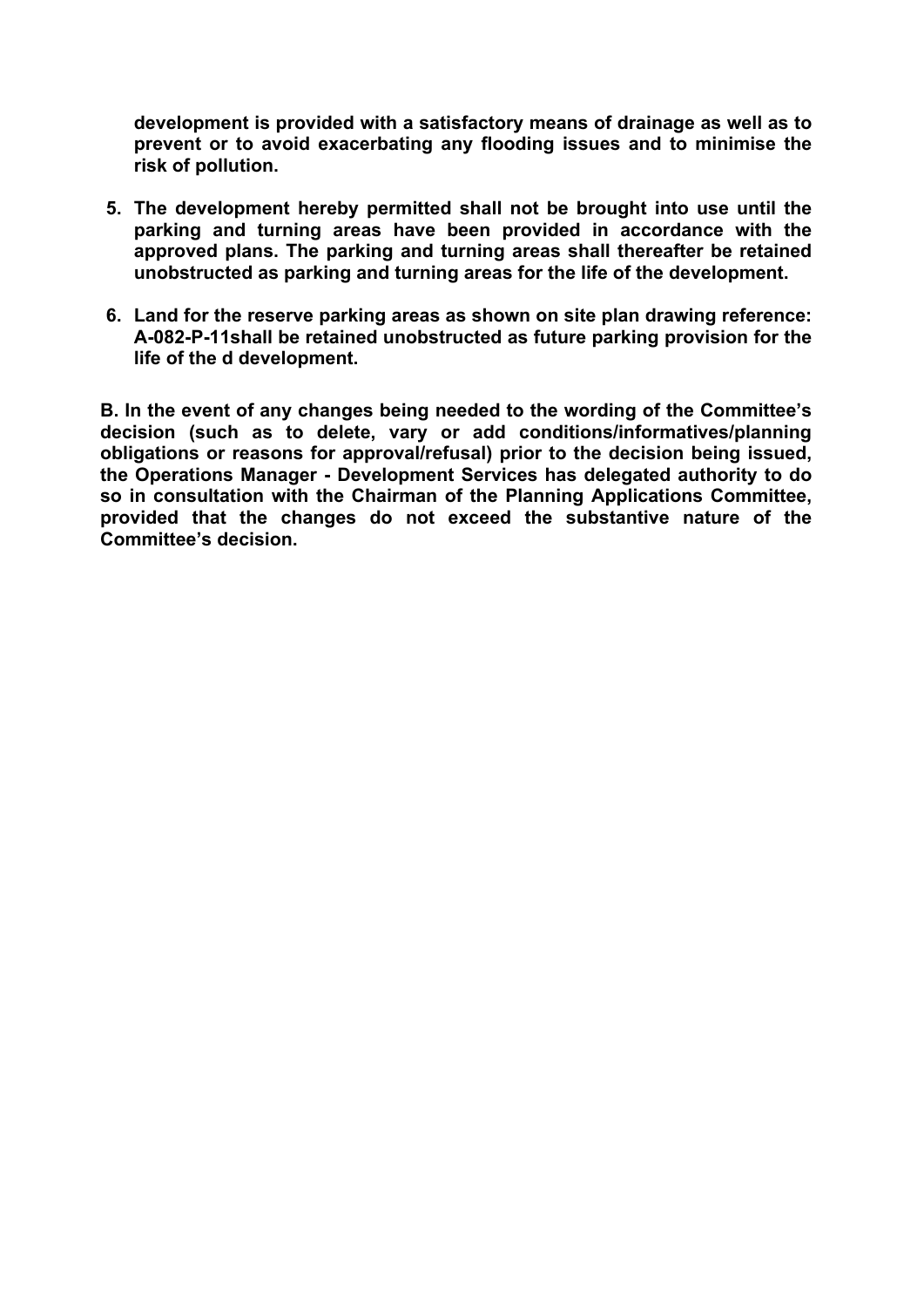# **Location Plan (as approved at the outline stage)**



# **Site Plan (Phase 1 Manufacturing Unit)**

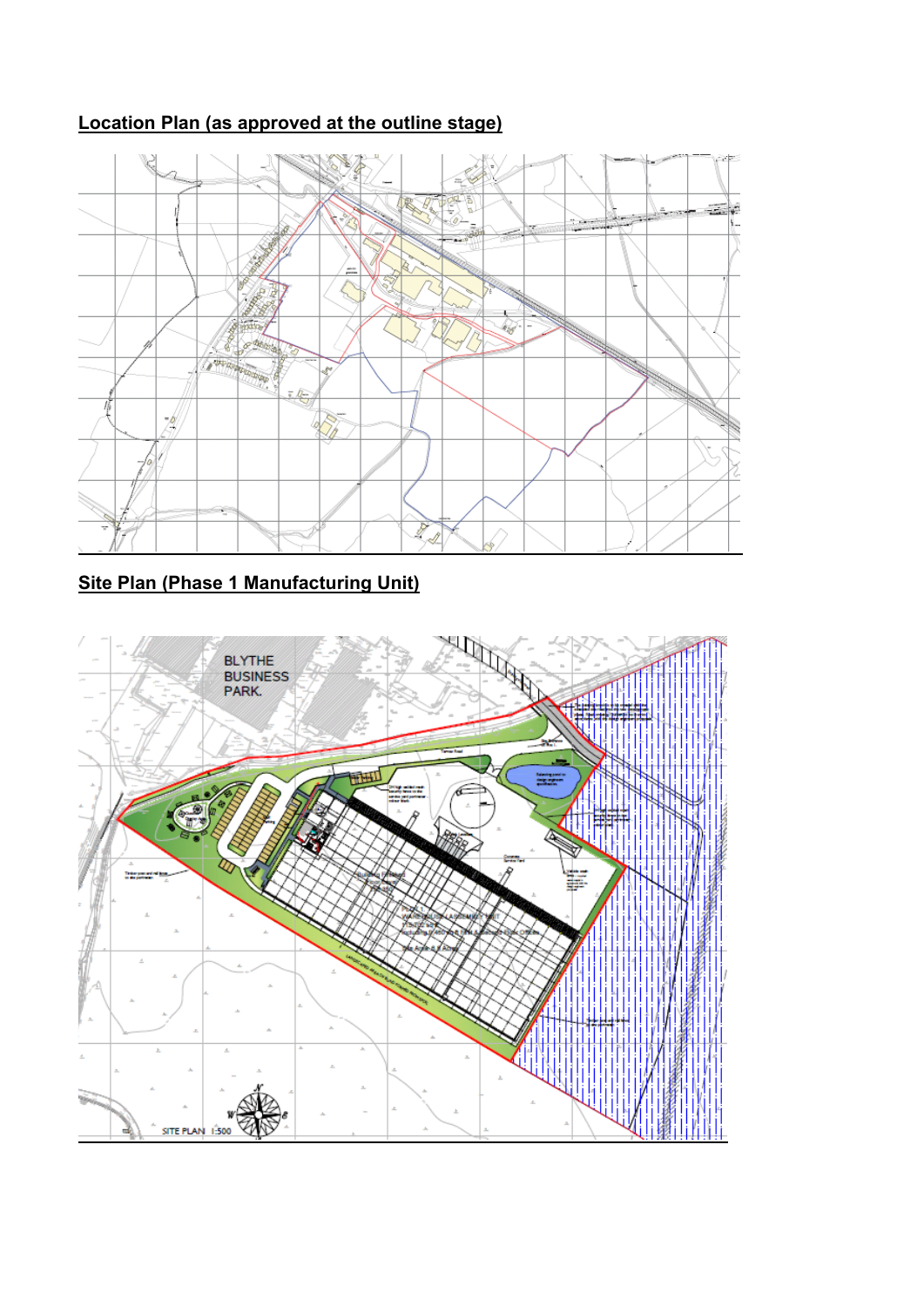# **APPENDIX 1**

#### Outline Conditions (for information)

#### **General**

- 1. No phase of the development (as approved under Condition 06) except for works of site clearance and demolition hereby permitted shall be commenced until full details of the layout, scale, appearance and landscaping (hereinafter called "the reserved matters") for that phase have been submitted to and approved in writing by the Local Planning Authority. The development shall not be carried out otherwise than in accordance with the approved details.
- 2. Application for approval of the first reserved matters (as identified in condition 01) shall be made to the Local Planning Authority no later than the expiration of 4 years from the date of this permission and the last application for reserved matters approval shall be made no later than 6 years beginning on the date of this permission.
- 3. Each phase of the development hereby permitted (pursuant to the details to be provided for condition 6) shall be begun not later than two years from the date of approval of the last of the reserved matters to be approved for that phase.
- 4. The development hereby permitted shall not be carried out except in accordance with the access details shown on the following submitted plans:-
	- Location Plan drawing ref. 2500 BW1-00359737
	- **120314-08 rev B**
	- **120314-04 rev C**
	- 120314-06 Rev A

No more than 168 dwellings shall be developed on the site.

- 5. The total gross floorspace of the non residential elements of the development as defined by the Town and Country Planning (Use Classes) Order 2015 (as amended) hereby permitted shall be limited as follows:-
	- **Employment Units (B1b,c / B2/ B8): up to 33,480 sqm**
	- Shop (A1) up to 250 sqm
	- Community Facility (D1) up to 250 sqm

The development shall be carried out in accordance with the approved details.

- 6. No development, with the exception of site clearance and demolition shall commence until there has been submitted to and approved in writing by the Local Planning Authority a Phasing Programme. The Programme shall provide details of the phasing of the development including the extent and composition of the phases and the overall likely programme for the development. The development shall only be carried out in accordance with the approved Programme.
- 7. The Phasing Programme approved pursuant to condition 06 may be amended from time to time with the written approval of the Local Planning Authority. If the Local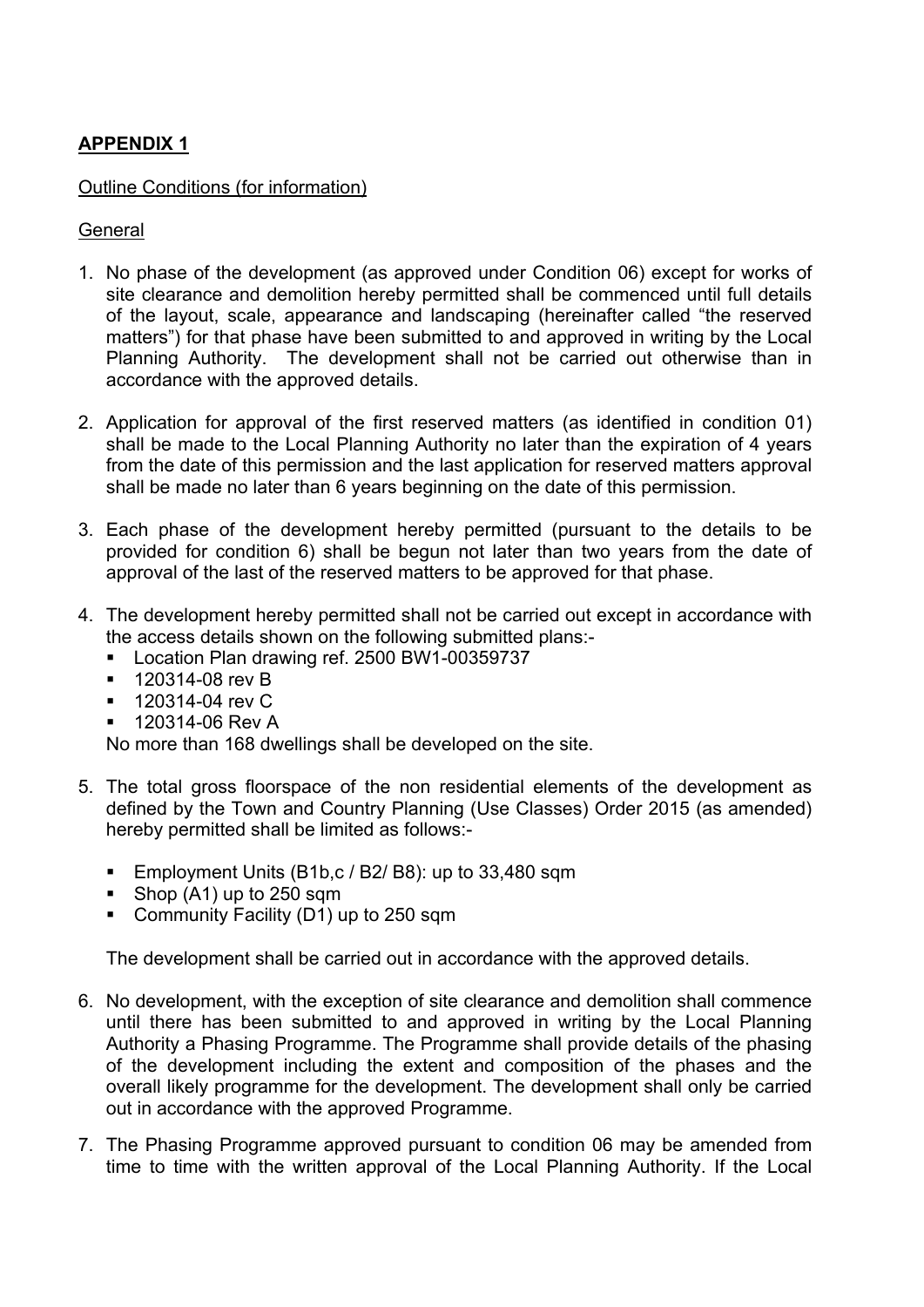Planning Authority considers that such an amended Programme will result in a change to or extension of the development such that the development as changed or extended may have significant adverse effects on the environment for the purposes of the Town and Country Planning (Environmental Impact Assessment) Regulations 2011 (the Regulations), then the amended Programme shall be accompanied by an appropriate Environmental Statement and the application for the amended Programme shall be determined in accordance with the requirements of the Regulations.

8. There shall be maintained at all times a Masterplan for the whole of the development site which shall be submitted to and approved in writing by the Local Planning Authority at the time of submission of the first application for approval of reserved matters. The Masterplan may be updated, from time to time with the written agreement of the Local Planning Authority, as each application for approval of Reserved Matters or other scheme in respect of each phase or part of the development is submitted. Development shall proceed in accordance with the approved Masterplan. Such Master Plan shall:

(i) show connections through the site and onto the public highway for pedestrians and cyclists,

(ii) show residential street layout and character, and,

(iii) be in general accordance with the Design and Access Statement submitted with this application.

#### Highways

- 9. No phase of development hereby permitted shall be commenced until full details of the following have been submitted to and approved in writing by the Local Planning Authority for that phase:
	- layout of site including disposition of buildings and provision of parking, turning and servicing within the site curtilage;
	- means of surface water drainage from all areas intended to remain in private ownership, and,
	- full road construction including longitudinal sections and a satisfactory means of draining roads to an acceptable drainage outfall.

The development shall thereafter be implemented in accordance with the approved details and phasing plan and be completed in respect of each phase prior to first occupation of that phase of the development.

- 10.The development hereby permitted shall not be commenced until details of the access arrangements indicated on drawing no. 120314-04 rev C (including alterations to the existing access and provision of bus stops) have been submitted to and approved in writing by the Local Planning Authority. These shall incorporate further two-dimensional and three dimensional revisions as recommended by subsequent Safety Audits and shall be constructed in accordance with the approved plans prior to first occupation of any part of the development.
- 11.The development hereby permitted shall not be commenced until details of the off site highway works at the junction of Cresswell Lane and Uttoxeter Road indicated on drawing no. 120314-08 rev B and footway works indicated on drawing no. 120314-06 rev A have been submitted to and approved in writing by the Local Planning Authority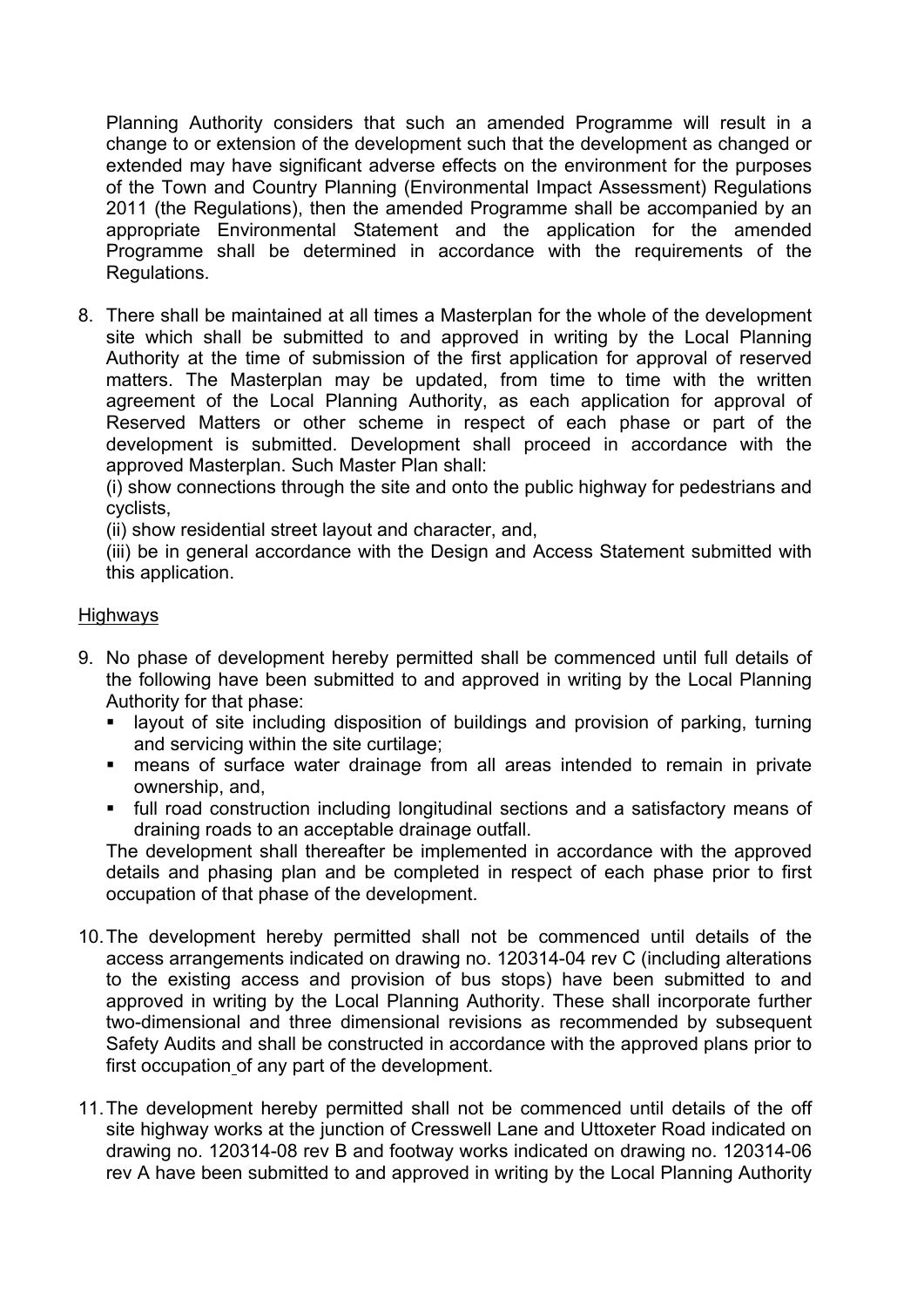which shall incorporate further two-dimensional and three dimensional revisions as recommended by subsequent Safety Audits and shall be constructed in accordance with the approved plans prior to first occupation of development.

- 12.The development hereby permitted shall not be commenced until an off-site traffic management scheme comprising a signage scheme detailing the permitted routeing for HGV traffic accessing and leaving Blythe Business Park shall be submitted to and approved in writing by the Local Planning Authority. The approved traffic management scheme shall thereafter be implemented prior to first use of the commercial development in accordance with the approved plans.
- 13.The development hereby permitted shall not be commenced until a Construction Traffic Management Plan is submitted to and approved in writing by the Local Planning Authority detailing the management and routeing of demolition / construction traffic (ensuring such traffic travels in a northerly direction to and from the site), traffic management measures, delivery times, internal compound arrangements and wheel washing facilities. The approved Construction Traffic Management plan shall be implemented on the commencement of construction and thereafter be adhered to for the full period of construction unless otherwise agreed in writing by the Local Planning Authority.

#### Flood Risk

- 15.The development permitted by this planning permission shall only be carried out in accordance with the approved Flood Risk Assessment (FRA) reference JL30799 NHY-RP-001 Rev B produced by Jacobs dated August 2014 and the following mitigation measures detailed within the FRA:
	- Limiting surface water run-off generated by all storm events up to and including the 1 in 100 year plus climate change critical storm so that it will not exceed runoff from the undeveloped site and not increase the risk of flooding off-site.
	- Finished floor levels of the proposed residential units shall be set no lower than 650mm above the 1 in 100 year plus climate change flood level.
	- Provision of compensatory flood storage if required.

The mitigation measures shall be fully implemented prior to occupation and subsequently in accordance with the timing / phasing arrangements embodied within the scheme, or within any other period as may subsequently be agreed, in writing, by the local planning authority.

- 16.At reserved matters, a detailed hydraulic model of the River Blithe and the ordinary watercourse crossing the site shall be submitted to and approved in writing by the local planning authority in consultation with the Environment Agency. The scheme shall be implemented as approved.
- 17.No development shall take place including works of demolition until such time as a scheme for detailed surface water drainage works on the site, including the phasing of such works (based on sustainable drainage principles and an assessment of the hydrological and hydrogeological context of the development) has been submitted to and approved in writing by the Local Planning Authority. Any reference to a phase in Conditions 16 to 17 inclusive shall be to the phasing approved pursuant to this condition.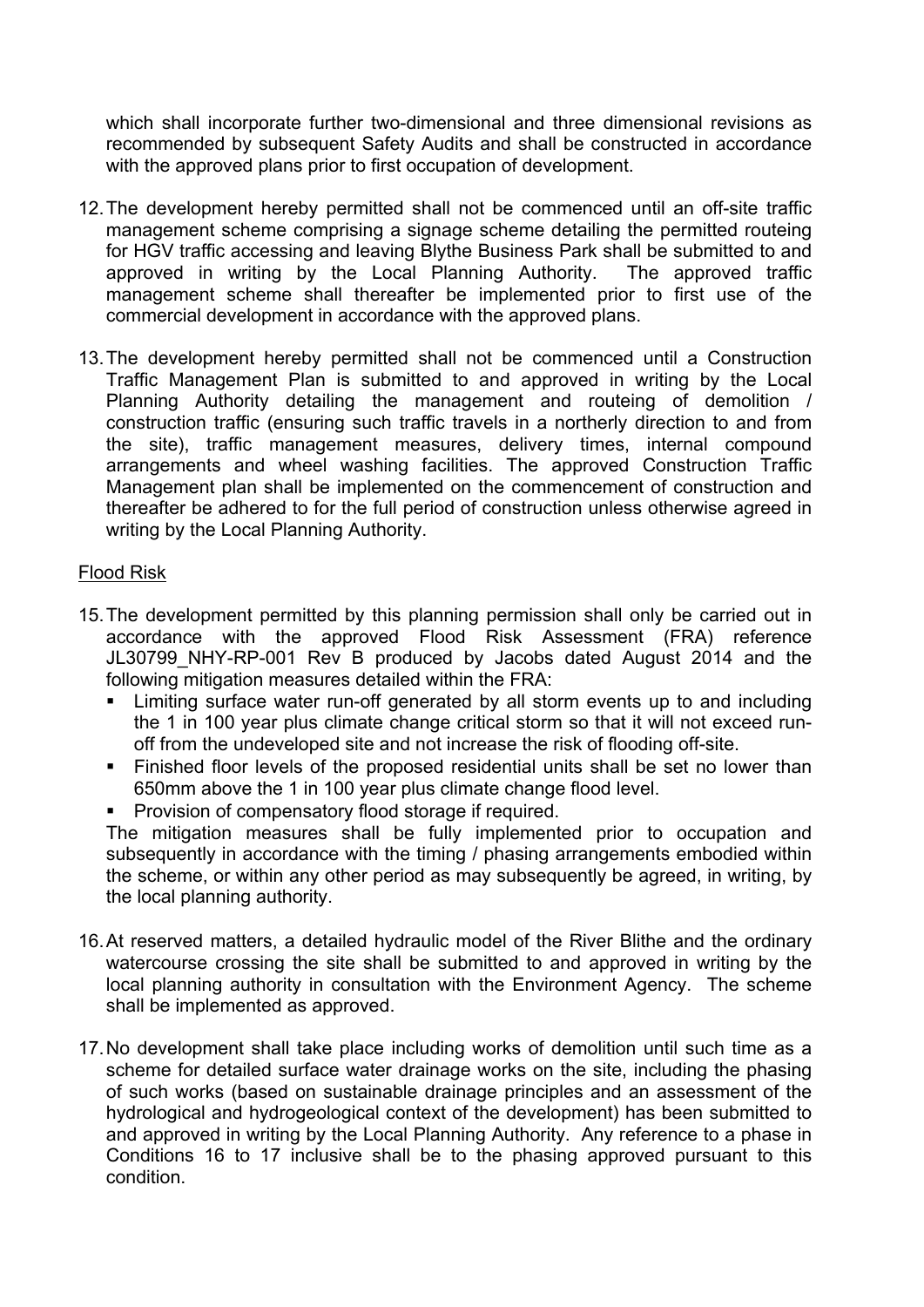The scheme to be submitted shall include:-

- Demonstrate that the surface water drainage system(s) are designed in accordance with CIRIA C697 and C687 or the National SuDS Standards, should the later be in force when the detailed design of the surface water drainage system is undertaken;
- Limit the discharge rate generated by all rainfall events up to and including the 100 year plus 30% (allowance for climate change) critical rain storm to ideally the Greenfield runoff rates for the site. As a minimum, the developed site must not exceed the run-off from the undeveloped site and must not increase the risk of flooding off-site;
- Demonstrate the provisions of surface water run-off attenuation storage in accordance with the requirements specified in '*Science Report SC030219 Rainfall Management for Developments'*;
- Demonstrate detailed design (plans, network details and calculations) in support of any surface water drainage scheme, including details of any attenuation system, and outfall arrangements. Calculations should demonstrate the performance of the designed system for a range of return periods and storm durations inclusive of the 1 in 1 year, 1 in 2 year, 1 in 30 year, 1 in 100 year and 1 in 100 year plus climate change return periods, and,
- Confirm how the on-site surface water drainage systems will be adopted and maintained in perpetuity to ensure long term operation at the designed parameters.

The scheme for each phase shall also include:-

- Final drainage calculations for the site taking into account the drainage catchment areas from each phase of the development (determined through Condition 6) as they contribute to the site network;
- Infiltration tests for use of soakaways;
- **Final drainage layouts including SuDS:**
- Details of how the scheme shall be maintained and managed in perpetuity after completion, and,
- Details of the landscaping and safety features of any balancing ponds.

The scheme shall be fully implemented and subsequently maintained in accordance with the timing/phasing arrangements embodied within the scheme.

18.No phase of the development hereby permitted shall be commenced until comprehensive details of permanent foul drainage proposals for that phase of the site have been submitted to and approved in writing by the Local Planning Authority. No dwelling of the development hereby permitted shall be occupied in any phase until the foul drainage scheme for that phase has been implemented in accordance with the approved details.

#### Groundwater and contamination

19.No development except for works of site clearance and demolition (not to include break up or removal of hardstanding or other excavation) shall take place until such time as a phased remediation strategy that includes the following components to deal with the risks associated with contamination of the site has been submitted to and approved in writing by the Local Planning Authority. Any reference to phases in Conditions 17 to 18 inclusive shall be to the phases set out in the remediation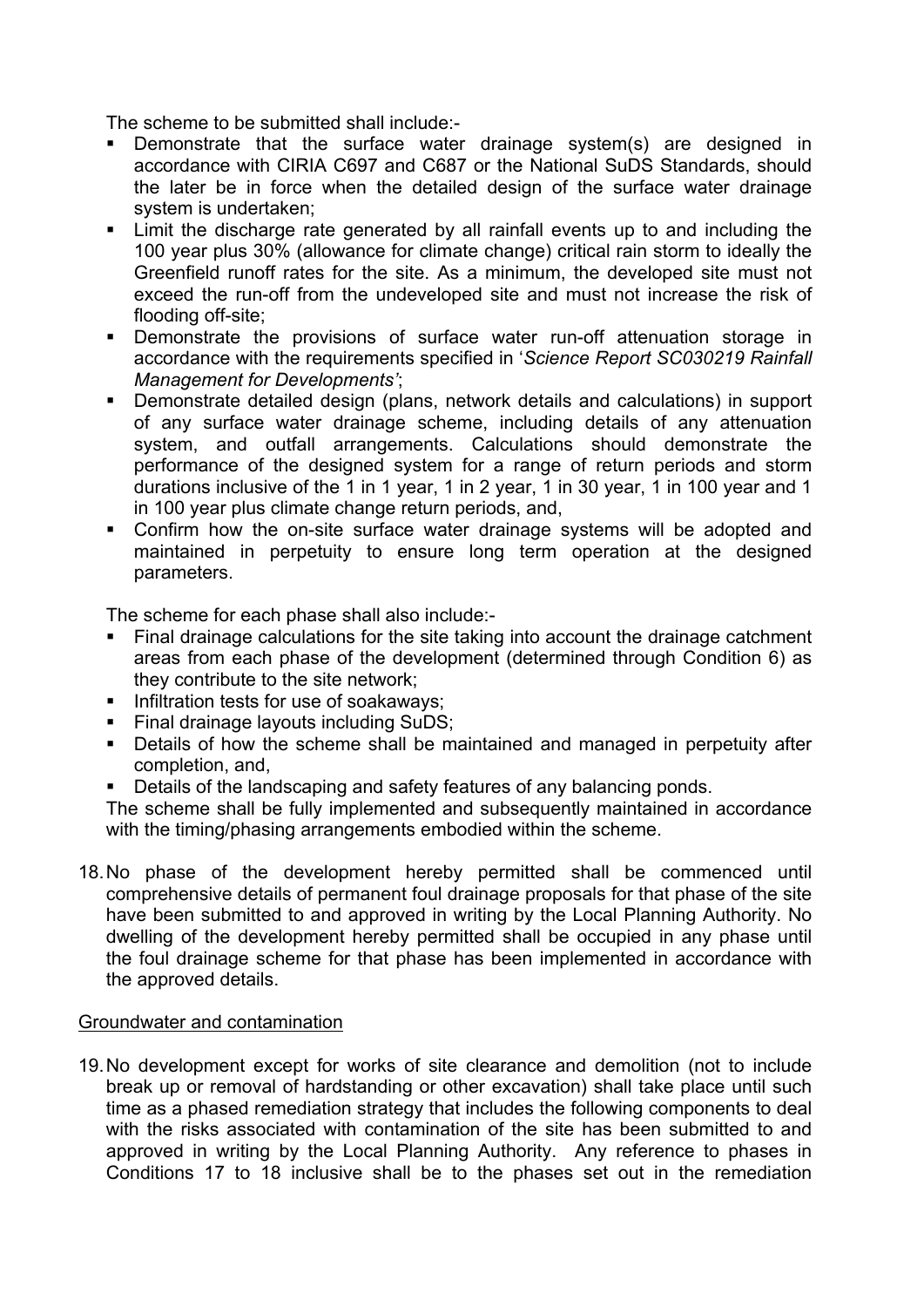strategy approved pursuant to this condition. The scheme to be submitted shall include:-

I. A preliminary risk assessment which has identified:

- all previous uses;
- potential contaminants associated with those uses;
- a conceptual model of the site indicating sources, pathways and receptors, and,
- potentially unacceptable risks arising from contamination at the site.

II. A site investigation scheme, based on (1) to provide information for a detailed assessment of the risk to all receptors that may be affected, including those off site.

III. The results of the site investigation and the detailed risk assessment referred to in (2) and, based on these, an options appraisal and remediation strategy giving full details of the remediation measures required and how they are to be undertaken.

IV. A verification plan providing details of the data that will be collected in order to demonstrate that the works set out in the remediation strategy in (3) are complete and identifying any requirements for longer-term monitoring of pollutant linkages, maintenance and arrangements for contingency action.

The scheme shall be fully implemented as approved and subsequently maintained in accordance with the timing/phasing arrangements embodied within the scheme

20.No occupation of any phase of the permitted development shall take place until a verification report demonstrating completion of works set out in the approved remediation strategy and the effectiveness of the remediation shall be submitted to and approved, in writing, by the Local Planning Authority. The report shall include results of sampling and monitoring carried out in accordance with the approved verification plan to demonstrate that the site remediation criteria have been met. It shall also include any plan (a "long-term monitoring and maintenance plan") for longer-term monitoring of pollutant linkages, maintenance and arrangements for contingency action, as identified in the verification plan. The long-term monitoring and maintenance plan shall be implemented as approved for each phase.

#### Design

- 21.No phase of the development hereby permitted shall be commenced until detailed plans and sections showing existing and proposed site levels for that phase and showing the proposed relationship with adjacent phase(s) have been submitted to and approved in writing by the Local Planning Authority and the development thereafter shall only be carried out as approved.
- 22.No phase of the development hereby permitted shall be commenced until a landscaping strategy for that phase and showing the proposed relationship with adjacent phase(s) have been submitted to and approved in writing by the Local Planning Authority and the development thereafter shall only be carried out as approved.

#### Amenity

23.No phase of the development hereby permitted shall take place until a Construction and Environmental Method Statement for that phase of the site has been submitted to and approved in writing by the Local Planning Authority, which shall include the following details:-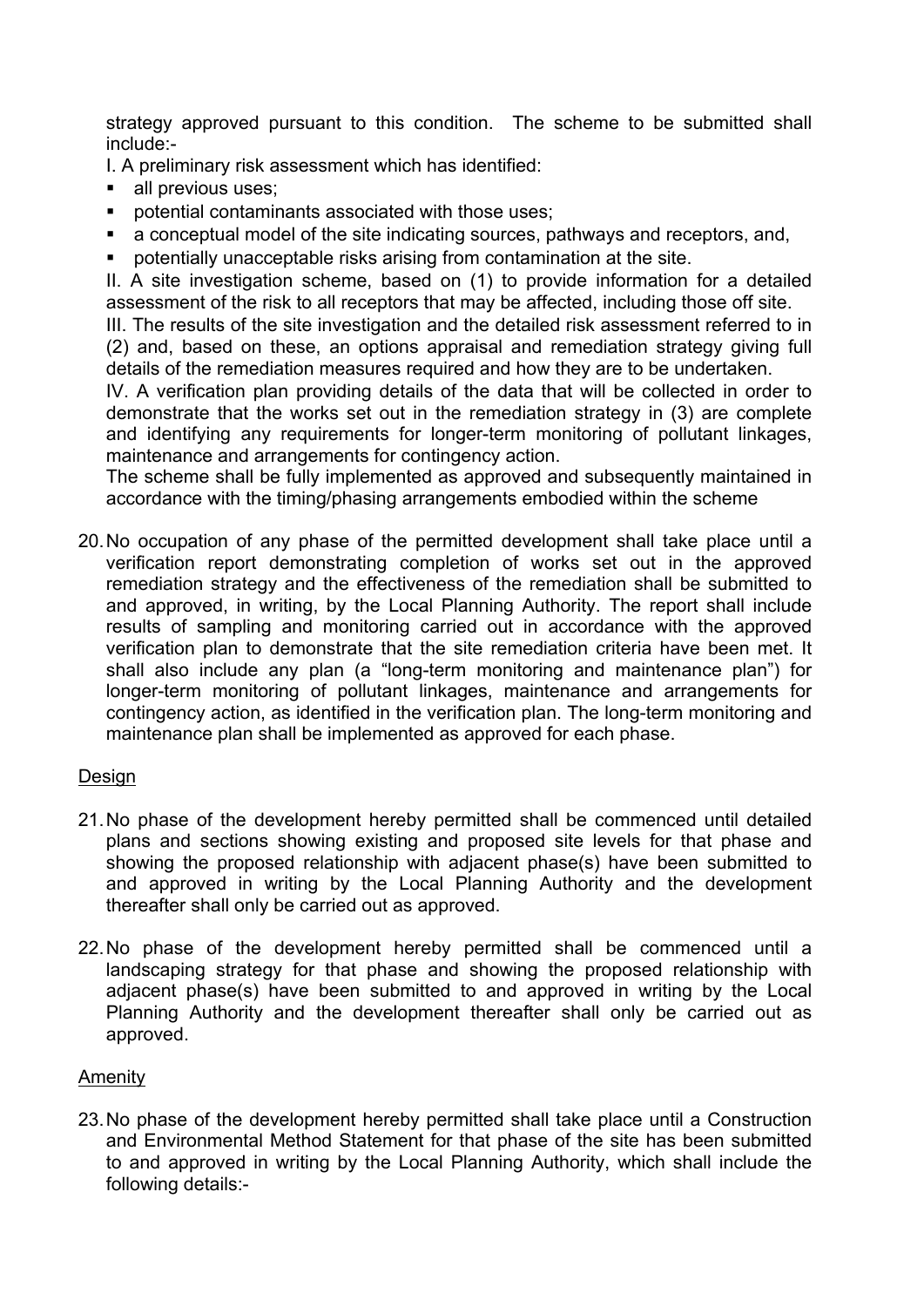- I. The method and duration of any pile driving operations (expected starting date and completion date);
- II. The hours of work, which shall not exceed the following: Construction and associated deliveries to the site shall not take place outside 07:00 to 19:00 hours Mondays to Fridays, and 08:00 to 16:00 hours on Saturdays, nor at any time on Sundays or Bank Holiday;
- III. Pile driving shall not take place outside 09:00 to 16:00 hours Mondays to Fridays, nor at any time on Saturdays, Sundays or Bank Holidays;
- IV. The arrangements for prior notification to the occupiers of potentially affected properties;
- V. The responsible person (e.g. site manager / office) who could be contacted in the event of complaint;
- VI. A scheme to minimise dust emissions arising from construction activities on the site. The scheme shall include details of all dust suppression measures and the methods to monitor emissions of dust arising from the development. The approved dust suppression measures shall be maintained in a fully functional condition for the duration of the construction phase;
- VII. Details of wheel washing facilities. All construction vehicles shall have their wheels cleaned before leaving the site;
- VIII. A scheme for recycling/disposal of waste resulting from the construction works;
- IX. The parking of vehicles of site operatives and visitors;
- X. The loading and unloading of plant and materials;
- XI. The storage of plant and materials used in constructing the development;
- XII. The erection and maintenance of security hoarding including decorative displays and facilities for public viewing, where appropriate;
- XIII. Installation and maintenance of wheel washing facilities, and,
- XIV. Details of measures to protect the public footpaths and amenity of users of the pubic footpaths crossing the site during the construction works.

All works within a phase of development shall be carried out in accordance with the approved details.

- 24.Except for works of site clearance and demolition, no phase of the residential development hereby permitted shall take place until a site specific noise assessment and scheme for protecting the proposed residential units for that phase of the site from external noise has been submitted to and approved in writing by the Local Planning Authority. The submitted scheme shall have due regard for the British Standard 8233:2014 (Sound insulation and noise reduction for buildings) and be designed to achieve noise levels of less than 35 dB LAeq in bedrooms, less than 40 dBLAeq in living areas and less than 55 dB Laeq in outdoor living areas. Pre-completion tests shall be carried out to verify compliance with this condition. A report shall be produced containing all raw data and showing how calculations have been made. No dwelling within that phase hereby permitted shall be occupied until the approved works to that dwelling have been completed in accordance with the approved details.
- 25. Noise associated with plant or equipment ("machinery") installed or operated at the non-residential floorspace hereby approved shall not increase the background noise levels expressed as  $L_{A90\text{ [1hour]}}$  (day time 07:00-23:00 hours) and/or (b)  $L_{A90\text{ [15 mins]}}$ (night time 23:00-07:00 hours) at any residential dwelling above that prevailing when the machinery is not operating. Noise measurements undertaken to demonstrate compliance with this condition shall be pursuant to BS 4142:2014. If required, plant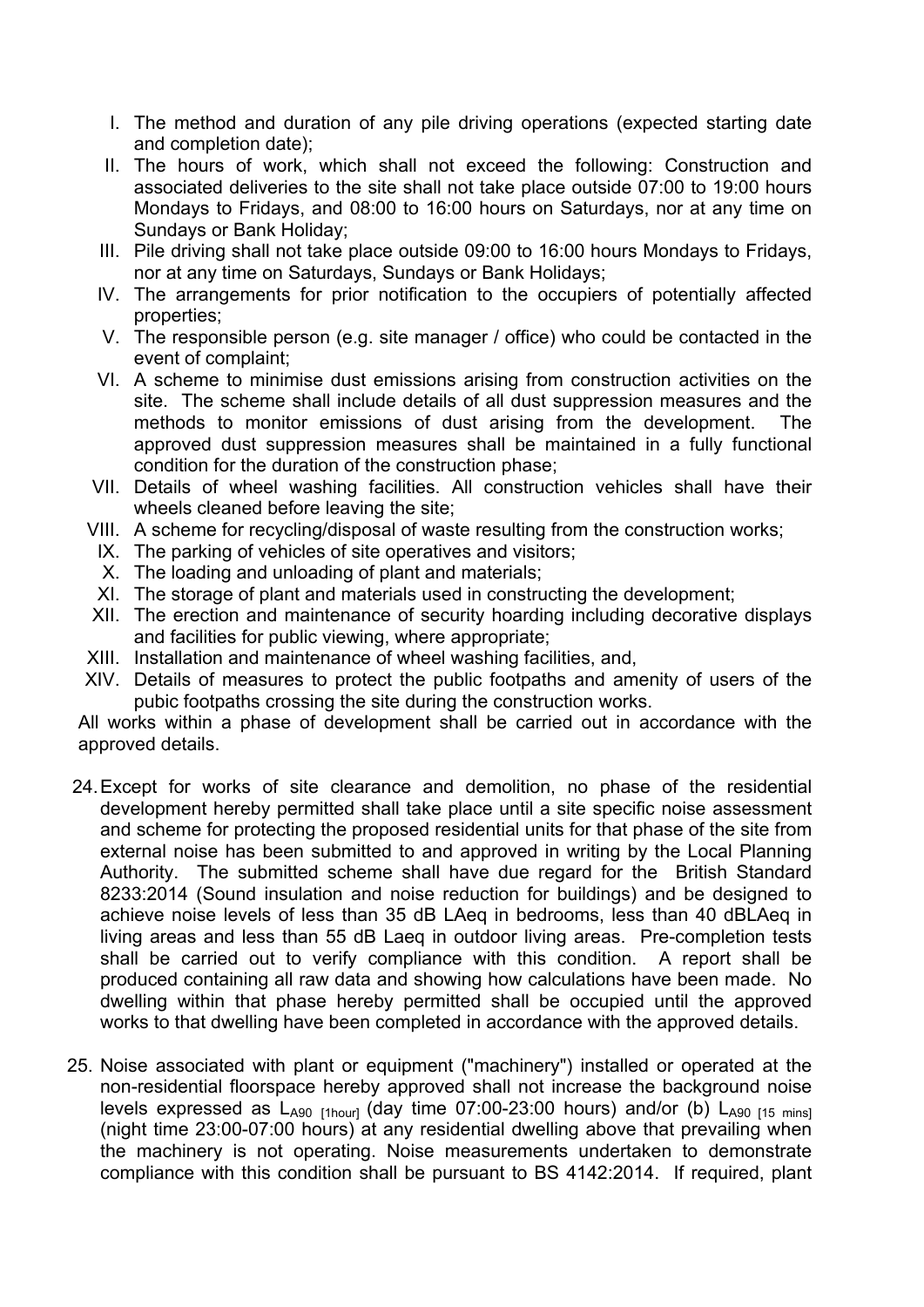and machinery shall be mitigated in accordance with a scheme to be submitted to and agreed by the Local Planning Authority in writing, and the plant and machinery shall not be used until the mitigation has been implemented.

- 26. The design and construction criteria for development of the buildings/premises falling within use class B1, B2 and B8 shall have regard to British Standard BS8233; 2014 Sound insulation and noise reduction for buildings (Guidance Document). The design criteria shall achieve sufficient noise reduction to ensure that the noise from the activities generated inside the fabric of the buildings/premises falling within use class B1, B2, or B8 shall not increase the background noise levels during day time expressed as LA90 [1hour] (day time 07:00-23:00 hours) and/or (b) LA90 [5 mins] during night time (night time 23:00-07:00 hours) at any adjoining noise sensitive locations or premises in separate occupation. Noise measurements for the purpose of this condition shall be pursuant to BS 4142:1997.
	- 27.The number of HGV vehicle movements into and from the Industrial Area is limited to 16 movements between the hours of 22:00 and 06:00. Records to prove compliance should be maintained and submitted to the Local Planning Authority upon request. All records should be retained for at least 12 months.
	- 28.No overnight parking shall be allowed on the access road between the hours of 18:00 and 06:00.

#### Archaeology

.

- 29.No phase of the development hereby permitted shall take place until a written scheme of archaeological investigation has been submitted to and approved in writing by the Local Planning Authority and until any pre-start element has been completed in accordance with the approved scheme. The scheme shall include an assessment of significance and research questions and in particular:
	- a) The programme and methodology of site investigation and recording;
	- b) The programme for post-investigation assessment;
	- c) Provision to be made for analysis of the site investigation and recording;
	- d) Provision to be made for publication and dissemination of the analysis and records of the site investigation;
	- e) Provision to be made for archive deposition of the analysis and records of the site investigation, and,
	- f) Nomination of a competent person or persons/organisation to undertake the works.

No part of the development hereby approved shall be occupied in any phase until the site investigation for that phase has been implemented in accordance with the approved written scheme of investigation.

#### Landscape and Ecology

30.The development hereby permitted shall not be commenced until such time as a scheme to install oil and petrol separators on areas of car parking associated with the B1, B2 and B8 Use Class uses has been submitted to, and approved in writing by, the local planning authority. The scheme shall be implemented as approved.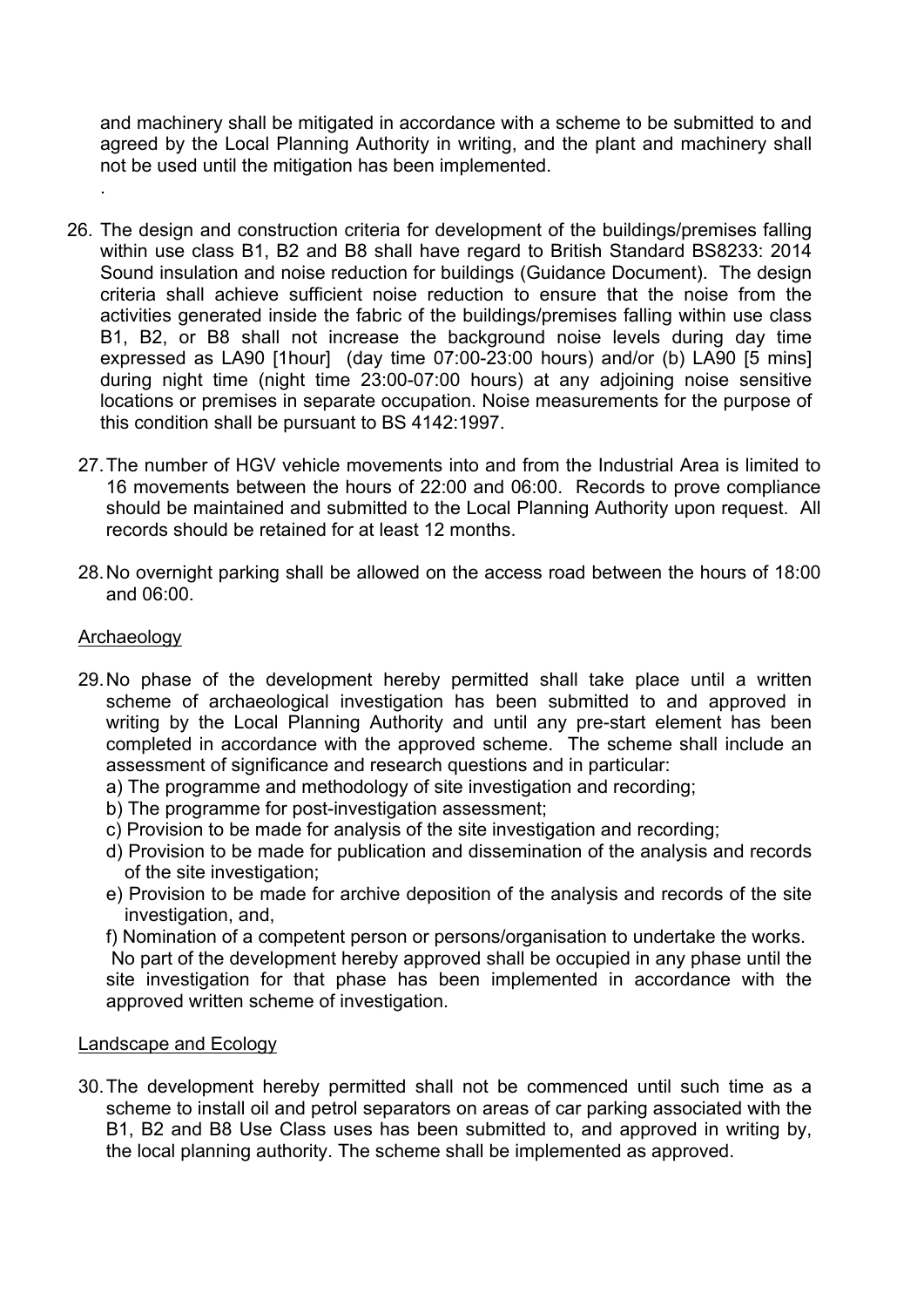- 31.No phase of the development hereby permitted shall take place until detailed landscape plans and a Landscape and Ecological Management Plan (LEMP), including long- term design objectives, management responsibilities and maintenance schedules for all landscaped areas (except privately owned domestic gardens) has been submitted to and approved in writing by the Local Planning Authority. The scheme shall include the following elements:
	- detail extent and type of new planting (planting to be of native species wherever appropriate) ;
	- details of maintenance regimes;
	- details of any new habitat created on site, and,
	- details of treatment of site boundaries and/or buffers around water bodies.

In detail, the plan shall include as a minimum:-

- Details of the favourable conservation objectives,
- Detailed prescriptions to meet objectives for creating and managing retained and created habitats.
- Design and location of bird boxes, planting and landscaping scheme (including hedge planting species composition) to benefit biodiversity.
- Design and provision of green roof for the industrial units;
- **Provision of bat roosting, swift nesting and house sparrow nesting opportunities in** the industrial units;
- **Provision of swift nesting and house sparrow nest boxes in residential units;**
- Details of baseline and periodic monitoring to ensure habitats are managed to achieve favourable conservation status as defined by the management plan objectives;
- Inclusion of a riparian buffer strip along the stream;
- In channel stream management as appropriate, and,
- Is fully referenced to justify management advocated.

The approved management plan shall be implemented prior to the occupation of any dwelling development of the first phase and land to which the plan relates shall subsequently be maintained in accordance with the approved details.

- 32.No tree/shrub clearance work shall be carried out between 1st March and 31st August inclusive in any year, unless the site has been surveyed for that phase in advance for breeding birds and a scheme to protect breeding birds has been submitted to and approved in writing by the Local Planning Authority. The scheme shall be implemented in accordance with the approved details.
- 33.No phase of development hereby approved shall be commenced until details of a Construction Ecology Management Plan (CEMP) for that phase, setting out the measures to protect retained features through appropriate fencing and site best practice to avoid pollution from run-off has been submitted to and approved in writing by the Local Planning Authority.

As a minimum the CMP shall include the following elements:

- machinery operation and fuel storage details;
- Fencing to protect retained habitats and trees (where appropriate in line with British Standards;
- providing briefing and instruction to contractors regarding the biodiversity issues present on site;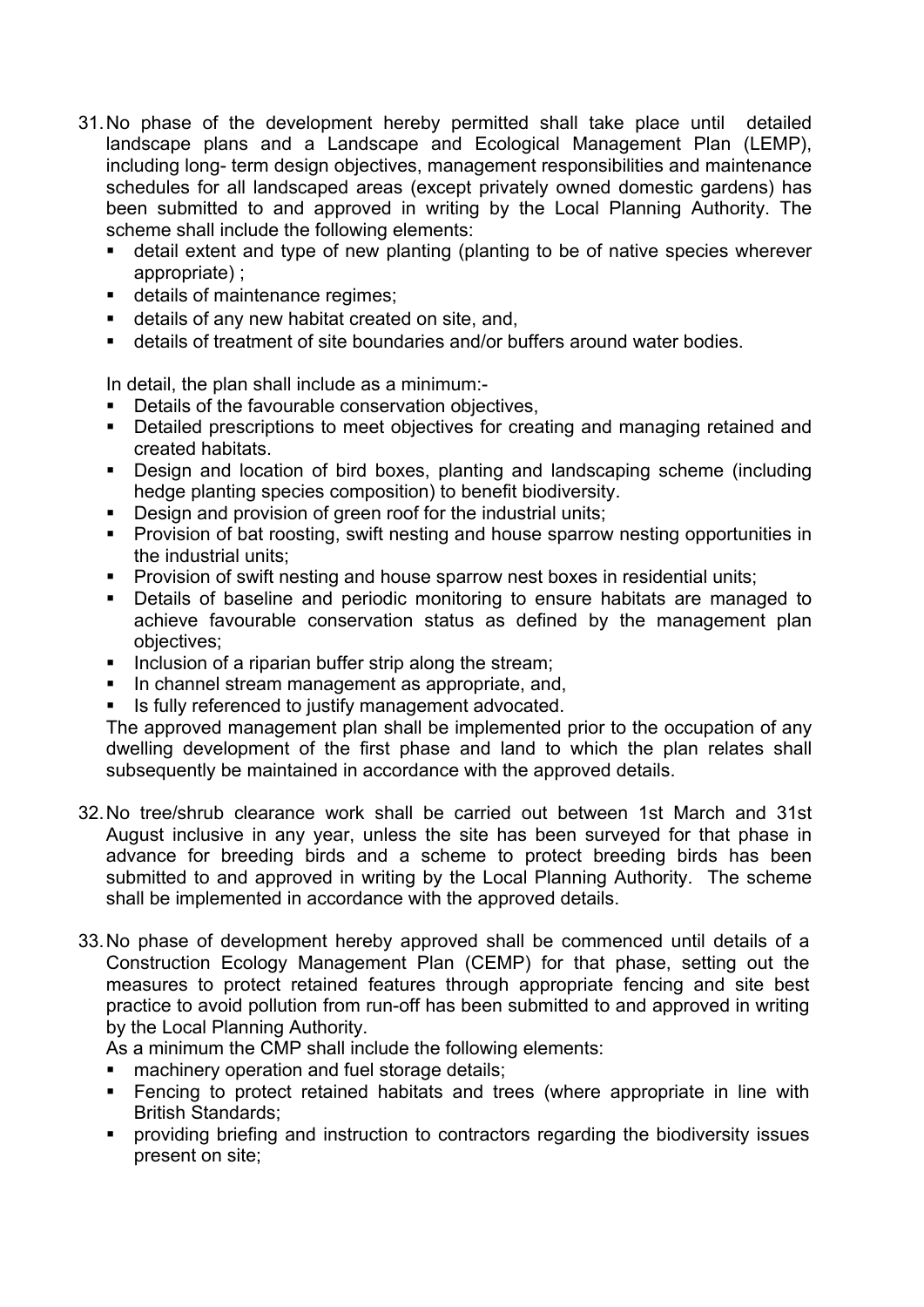- Strict adherence to pollution prevention guidelines provided by the Environment Agency (PPG01, PPG02, PPG03, PPGOE and PPG06) to prevent pollution to the watercourse from chemicals or silt;
- A detailed method statement and plan to protect the adjacent medium sized breeding population of great crested newts;
- Measures to eradicate Monbretia on schedule 9 of the Wildlife and Countryside Act (WCA) and Japanese knotweed;
- Details of a control programme for Himalayan Balsam should be provided as part of the habitat management plan for retained and enhanced habitats.

The CMP shall follow best practice methods throughout and establish protocols and contingency plans to deal with incidents should they arise. The approved CMP shall be implemented in accordance with the approved details.

- 34.No phase of development hereby approved shall be commenced until details of a lighting scheme for that phase has been submitted to and approved in writing by the Local Planning Authority. The design and location of lighting shall not impact on foraging or commuting bats and shall minimise disturbance to other wildlife avoiding retained and enhanced habitat areas. The scheme shall be implemented in accordance with the approved details.
- 35.No development hereby approved shall be commenced in respect of the Blythe river bank until details of a crayfish survey has been carried out, which shall be submitted to and approved in writing by the Local Planning Authority. If crayfish are identified by this survey, a mitigation strategy shall be submitted to and approved in writing by the Local Planning Authority before any commencement of development. Any such mitigation strategy shall be implemented in accordance with the approved details and timescales.
- 36.No development hereby approved shall be commenced until details of an updated badger survey has been carried out to check for the presence of any newly dug setts, which shall then be submitted to and approved in writing by the Local Planning Authority. If a new sett is discovered during this updated survey, or if construction activities extend within 30.0m of a known sett, a mitigation strategy would be required (and depending on the level of disturbance might require a licence from Natural England). The mitigation strategy shall be submitted to and approved in writing by the Local Planning Authority before any commencement of development. Any such mitigation strategy shall be implemented in accordance with the approved details and timescales.

#### Trees

- 37.No phase of the development hereby permitted shall take place (except for works of site clearance and demolition) until a detailed Arboricultural Method Statement to include a scheme for the retention and protection of trees and hedges on or adjacent to that phase of the site has been submitted to and approved in writing by the Local Planning Authority. Development of that phase shall be carried out in accordance with the approved Statement and protection scheme, and in particular:
	- a) No trees or hedgerows shall be cut down, uprooted or destroyed, cut back in any way or removed without the written approval of the Local Planning Authority;